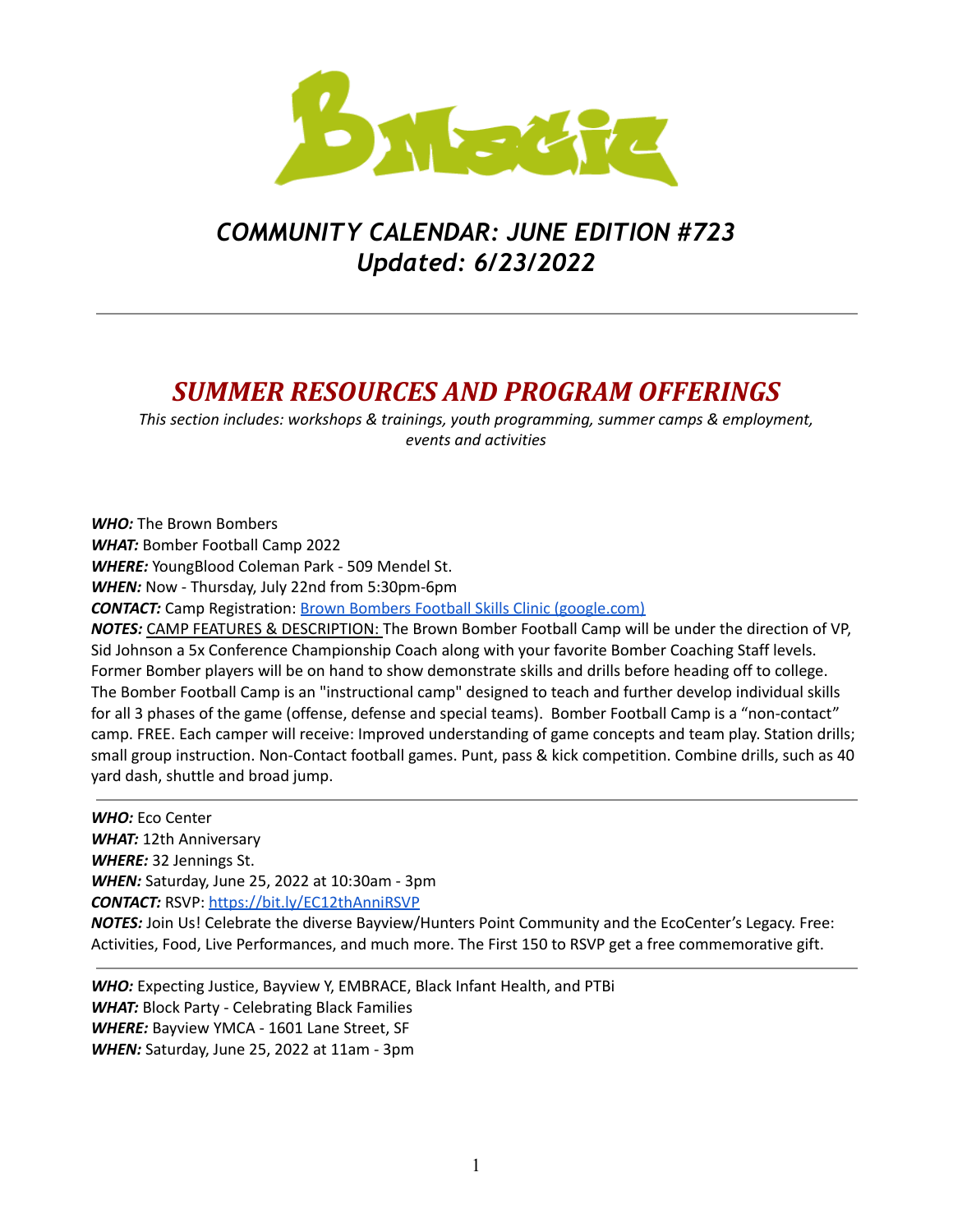*NOTES:* Black & Beautiful: A Family Reunion, Something for everyone in the family! Free haircuts by Lennotch Taplett, Family friendly, music, Food trucks, including Vegan Hood Chefs, Free giveaways, Contest with Prizes, and bouncy houses*.*

*WHO:* San Francisco Girls Chorus *WHAT:* Summer Chorus - Camps and Classes *WHERE:* San Francisco *WHEN:* Registration due: Friday, July 1, 2022 *CONTACT:* [Registration](https://sfgc.formstack.com/forms/sccreg2022) Form

*NOTES:* Summer Chorus Camp at Kanbar takes place from July 18-22 in person at the Kanbar Performing Arts Center (44 Page Street in SF). Section 1 (ages 4-6): 10am-3pm | Section 2 (ages 7-11): 9am-4pm **|** Summer Chorus Camp in the East Bay takes place from July 25-29 in person at the East Bay German International School (1070 41st Street in Emeryville). Section 1 (ages 4-6): 10am-3pm | Section 2 (ages 7-11): 9am-4pm. Once your registration is complete and has been processed, a member of the SFGC staff will be in touch to confirm and with final information about our summer programs. In the meantime, please do not hesitate to contact us at jjoson@sfgirlschorus.org.

*WHO:* Zaccho Dance Studio *WHAT:* Youth Arts Summer Camp *WHERE:* At Zaccho Dance Studio - 1777 Yosemite Ave, Studio 330 *WHEN:* Start Monday, July 11, 2022 - Friday, July 15, 2022 *CONTACT:* Enroll [Today!](https://r20.rs6.net/tn.jsp?f=001XrTr7-fwjPQ19dtFYMkr1af8eHGeiPlZ7xJmSQh7WMLnrLsKPSY0xhqeDf-BWDToQBCEUB7H9vbkWn21a9RLw_Y6H5P-svpusVzI5Ujcbx5iAM-ES2SWKat6BsKOc2gESukq69xYY8oK6dSoJUJBKwMJ0meuvk02pKZS1n6-tFU=&c=MP4BuYU1uSRmkcPbsDxDFqwNgDbH2kMu4NNHofRO-wG-i09OppWnPg==&ch=9OqmqcXROhUK2D26l31XWLs6vcut3s6BnfhoDsVvx6UjOoGkVBF0_w==)

*NOTES:* Join the Zaccho Dance Studio, Youth Arts Summer Camp. Campers august 7 to 11 years old will have the opportunity to enjoy Aerial Arts, Circus, Dance, and Art! Each day will be from 9am to 3pm with optional after-care until 5pm. This is a FREE program for Bayview Hunters Point youth with open enrollment available for you living outside the Bayview neighborhood. Space is limited - Enroll Now! Scholarships for Bayview youth as was the after-care for all participants to Zaccho's 2022 Youth Arts Summer Camp are generously supported by the [Budding Artist Foundation](https://r20.rs6.net/tn.jsp?f=001XrTr7-fwjPQ19dtFYMkr1af8eHGeiPlZ7xJmSQh7WMLnrLsKPSY0xhqeDf-BWDTo8vdRifsJ_LohdBp85BuTIkc2QbtFR9PCGKKXf1eln1J2alTmkT0ccsgNnRW-azzNpWnaX-4zMN5Ii_heRXybqA898C1lviQk76-f-hL8uvc=&c=MP4BuYU1uSRmkcPbsDxDFqwNgDbH2kMu4NNHofRO-wG-i09OppWnPg==&ch=9OqmqcXROhUK2D26l31XWLs6vcut3s6BnfhoDsVvx6UjOoGkVBF0_w==).

*WHO:* San Francisco Parks Alliance

*WHAT:* Sundown Cinema Movie Night - Encanto

*WHERE:* India Basin Shoreline Park - Hunters Point Blvd. & Hawes St.

*WHEN:* Friday, August 19, 2022, Doors open at 6pm, Film starts at 7:30pm

*CONTACT:* [RESERVE](https://info.sfparksalliance.org/e/883543/r-seating-sister-act-2-e405348/2dvsk5/276334258?h=NNGTAG0nb3_AHfQ2U7Ln1WRFaI5ceU191aBAMgywgfI) YOUR SEAT **|** RSVP TO WIN **|** Contact Number: [4159066231,](https://info.sfparksalliance.org/e/883543/sundowncinema/2dvsky/276334258?h=NNGTAG0nb3_AHfQ2U7Ln1WRFaI5ceU191aBAMgywgfI) Contact Email:

[events@sfparksalliance.org,](mailto:events@sfparksalliance.org) [Event](https://info.sfparksalliance.org/e/883543/sundowncinema/2dvsky/276334258?h=NNGTAG0nb3_AHfQ2U7Ln1WRFaI5ceU191aBAMgywgfI) URL: <https://dothebay.com/sundowncinema>

*NOTES:* Free Film Screening in the Park. Event starts at 6pm. Film screening begins after sunset (around 7:30pm). Arrive early to grab a seat! Guests are encouraged to walk, bicycle or take public transportation to all Sundown Cinema park screenings. It can get chilly out there, so bring a blanket and cozy clothes to keep warm. Please leave your alcohol and weapons at home. Pack out what you pack in. Let's gather safely! SF Parks Alliance is monitoring the situation closely with respect to COVID-19 and the new delta variant. In working closely with the San Francisco DPH, we will continue to adapt when necessary to make sure that this is a safe event for all and held in accordance with local health guidelines. Masks are strongly encouraged! Come sing along with us at India Basin Shoreline Park on Friday, August 19th for a free screening of the hit cartoon musical "Encanto"! Come early at 6pm to grab a seat and enjoy some free arts and crafts from Honey Art Studios and some interactive dance from Feline Finesse! There will be food for purchase and the movie will begin at sunset time- 8pm.

*WHO:* Literacy for Environmental Justice *WHAT:* Employment Opportunity - Finance and Admin Assistance *WHERE:* Bayview Hunters Point District - San Francisco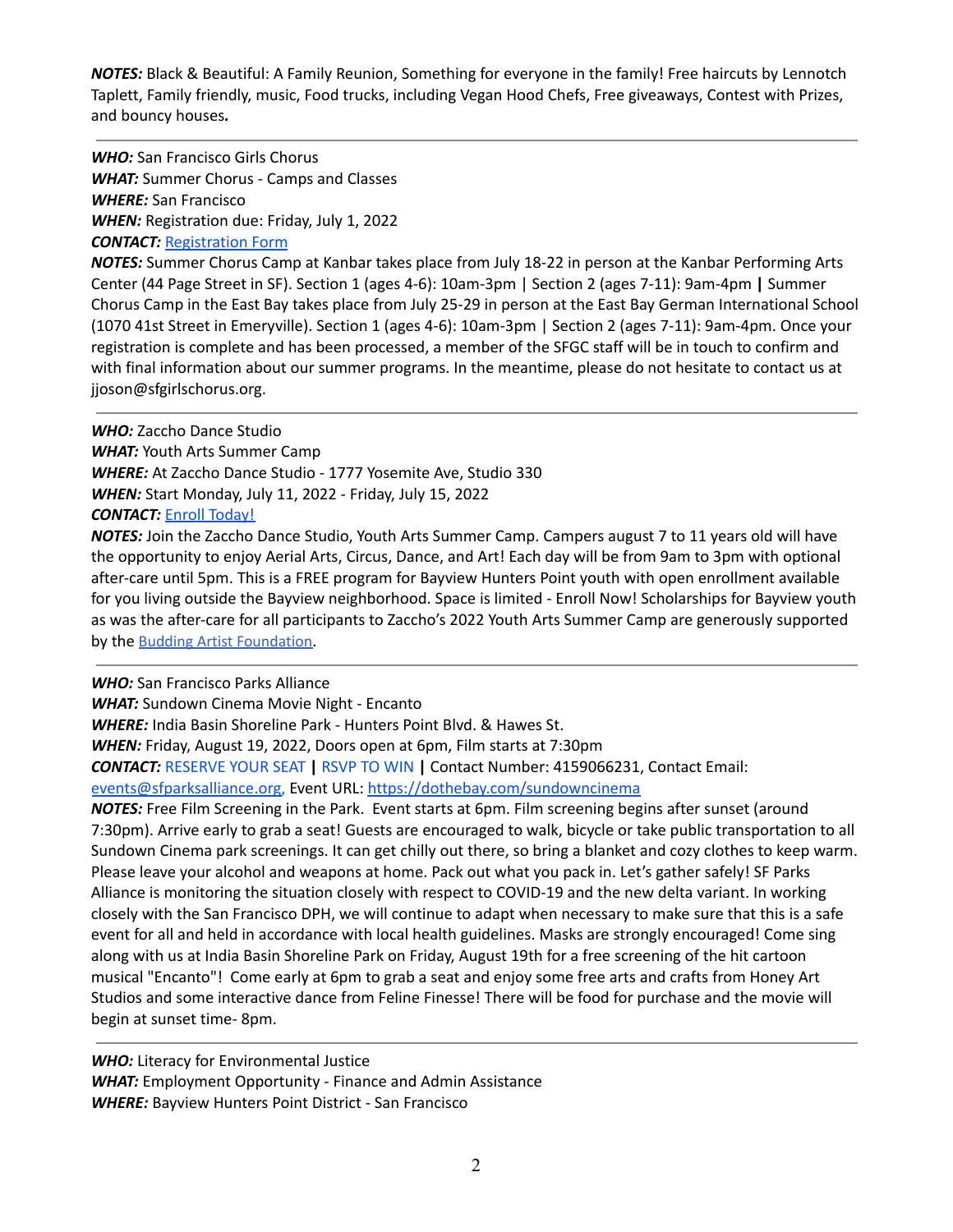#### *WHEN:* Apply Now

#### **CONTACT:** Finance and Admin [Assistant](https://docs.google.com/document/d/1XYB7E1gR9kpkreuBqESfe2eRirMbl5Pa/edit)

*NOTES:* Literacy for Environmental Justice is currently seeking an experienced part-time Finance and Administrative Assistant to support the Director of Finance and Operations in the management of our day-to-day finance and other administrative functions. Confidentiality, excellent organizational skills, accuracy, and reliability are important qualifications for this position. **Primary Responsibilities:** Accounts receivable – experience with government contract invoicing is required, Assist in preparation of the semi-monthly payroll, which is processed through QuickBooks Online Payroll Accounts payable, Credit card reconciliation, Manage internal tracking logs and spreadsheets, Maintain an orderly online filing system using Google office, Assist with other financial and administrative tasks, as needed.

#### *WHO:* San Francisco Public Library

*WHAT:* Summer Stride

#### **CONTACT:** Detailed overview can be [found](https://url.avanan.click/v2/___https:/sfpl.org/events/special-programs/summer-stride-2022___.YXAzOnNmZHQyOmE6bzpjMGZjZmNlM2MwMDZiNzkwNGRkNDQwZDY3ZGY5ZmQwNzo2OmQwYzc6MzkxZDQ5MWE2Yzk2NWU3YmU5NjE3ZTBlMTI2OTUwN2ZmMjBhMDc0NjU1MjY3MjQ1ZmFmMDViYjRiODM0MTk1ZjpoOlQ) here

*NOTES:* Summer Stride, our annual summer learning program, but the idea is that we want to encourage people of all ages to read, listen, explore or learn for 20 minutes a day. People who complete 20 hours over the summer, earn a prize. A more detailed overview can be [found](https://url.avanan.click/v2/___https:/sfpl.org/events/special-programs/summer-stride-2022___.YXAzOnNmZHQyOmE6bzpjMGZjZmNlM2MwMDZiNzkwNGRkNDQwZDY3ZGY5ZmQwNzo2OmQwYzc6MzkxZDQ5MWE2Yzk2NWU3YmU5NjE3ZTBlMTI2OTUwN2ZmMjBhMDc0NjU1MjY3MjQ1ZmFmMDViYjRiODM0MTk1ZjpoOlQ) here. We have developed some great tools that we'd love to share with youth in your program to help encourage them to get/or stay engaged with the Library this summer. Also, how we can grow awareness among caregivers about many other free resources that support economic recovery, career growth and digital literacy—all of which are summed up here: [Jobs,](https://url.avanan.click/v2/___https:/sfpl.org/locations/main-library/business-science-technology/jobs-business-finance-and-more___.YXAzOnNmZHQyOmE6bzpjMGZjZmNlM2MwMDZiNzkwNGRkNDQwZDY3ZGY5ZmQwNzo2OmJiOTc6NWI3ZmQ1MDZjODkyYzFiNjcyMDMyNmJhNTZhZDQyMmY5NWQ5ZTczZjRmN2UyMmZkMDBjMTMwNmY4NGRiNDlhNTpoOlQ) Business, Finance and More | San [Francisco](https://url.avanan.click/v2/___https:/sfpl.org/locations/main-library/business-science-technology/jobs-business-finance-and-more___.YXAzOnNmZHQyOmE6bzpjMGZjZmNlM2MwMDZiNzkwNGRkNDQwZDY3ZGY5ZmQwNzo2OmJiOTc6NWI3ZmQ1MDZjODkyYzFiNjcyMDMyNmJhNTZhZDQyMmY5NWQ5ZTczZjRmN2UyMmZkMDBjMTMwNmY4NGRiNDlhNTpoOlQ) Public Library (sfpl.org). The Library has something for everyone and we want to make sure everyone in the City knows and takes full advantage of all of our cool and free stuff!

*WHO:* Literacy for Environmental Justice

*WHAT:* Eco Apprentice: Summer 2022

*WHERE:* 1150 Carroll Avenue at Candlestick Point SRA

*WHEN:* Apply: email cover letter and resume to [russ.aguilar@lejyouth.org](mailto:russ.aguilar@lejyouth.org)

*NOTES:* LEJ is ready for the next group of EcoApprentices. This is a Paid, 10-week program that provides career development in the fields of environmental education, habitat restoration, and environmental health monitoring. This position reports to the Community Programs Manager and works closely with the Urban Greening Team to determine Nursery and Restoration goals for and goals for Environmental Education, Eco-Adventure and Volunteer Programs. Terms- \$16.32/hour 1099 contractor employment status. Must be 18 years or older to apply. For more information and job descriptions: Summer [Eco-Apprentice](https://mail.google.com/mail/u/0?ui=2&ik=b835b3706e&attid=0.1&permmsgid=msg-f:1732484223866912449&th=180b0538f68e3ec1&view=att&disp=inline&realattid=f_l30rgvk61) 2022.docx.pdf

## *COVID-19 Vaccines, Testing & Resources*

*This section includes: testing, and vaccines, food, funding, jobs, income assistance, online education for children and more*

### **TESTING INFORMATION**

*WHO:* NOW Hunters Point *WHAT:* FREE COVID-19 Testing *WHERE:* 155 Jennings Street *WHEN:* Fridays & Saturdays 9am-4pm | Sundays 10am-3pm *NOTES:* FREE COVID-19 Testing. For walk-up and drive-thru. No pre-registration or appointment needed. Please wear a mask.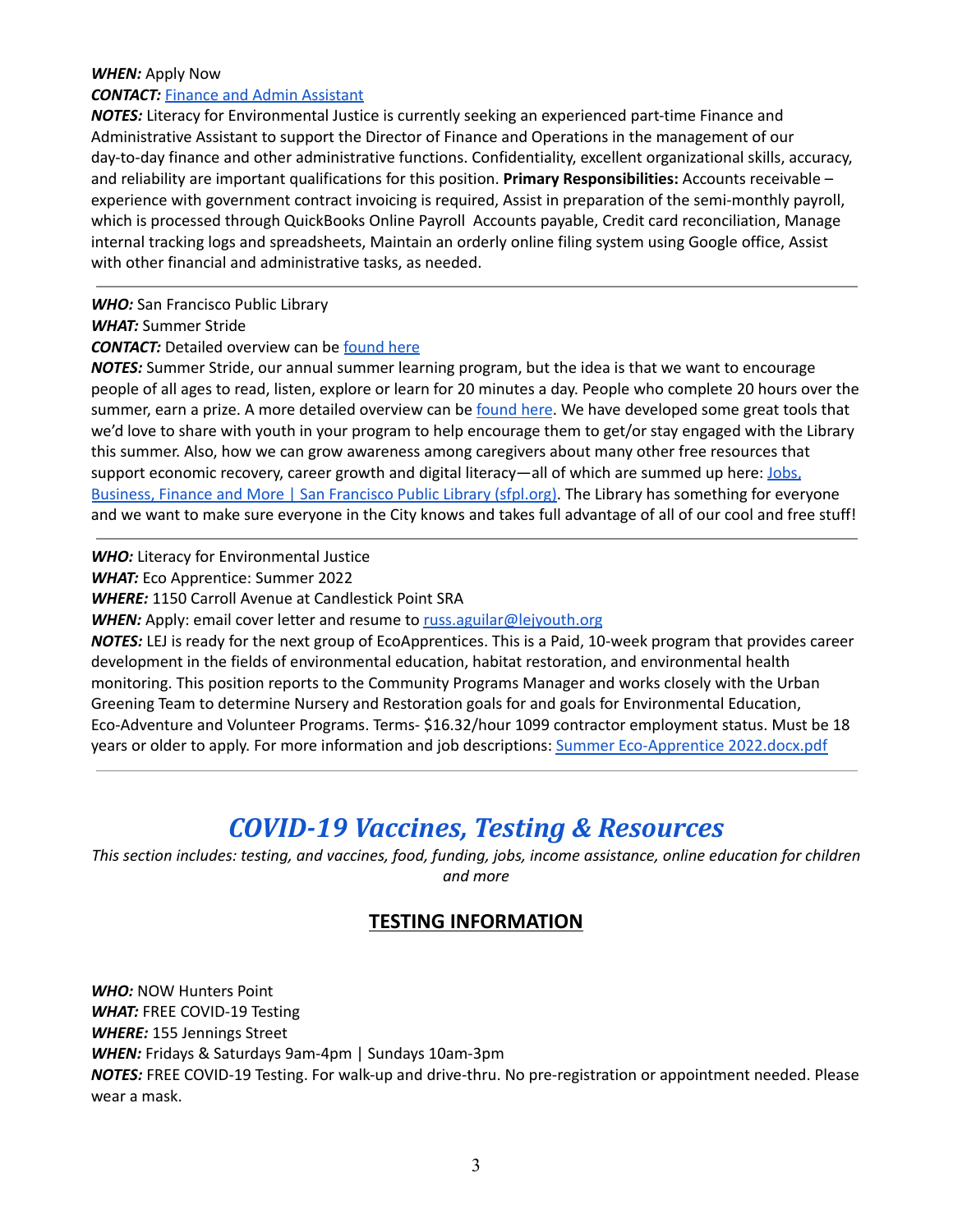*WHO:* SFDPH & Bayview Opera House *WHAT:* FREE Covid-19 Testing *WHERE:* Bayview Opera House, 4705 3rd Street *WHEN:* Every Monday & Thursday 9am-4pm | Testing Van on Tuesdays 9am-5pm, close from 12pm-12:30pm *CONTACT:* <https://bvoh.org/freecovidtesting/> *NOTES:* FREE COVID-19 TESTING @ BVOH BVOH in collaboration with the SF Department of Public Health and

COLORS offers free COVID-19 testing every Monday and Thursday from 9:00am – 4:00pm. No pre-registration or appointment needed. Please wear a mask. Testing occurs in the BVOH plaza on 3rd Street (at Newcomb).

*WHO:* Southeast Health Center *WHAT:* COVID-19 Testing *WHERE:* 2401 Keith Street *WHEN:* Mondays - Sundays 8am-5pm

*NOTES:* For uninsured or SF Health Network patients. Children can get tested here. For uninsured or SF Health Network patients. Children can get tested here. This site supports on-the-spot registration only. No appointment is required. **Doors will be closed everyday from 12pm-1pm and Wednesdays 12pm-2pm.**

*WHO:* SFDPH *WHAT:* FREE Covid-19 Testing *WHERE:* 90 Kiska Road *WHEN:* Tuesdays 10am-3pm *CONTACT:* <https://sf.gov/find-out-about-your-covid-19-testing-options>

*NOTES:* Pop-up test sites are deployed to various neighborhoods most impacted by COVID-19, in partnership with community organizations. Sites and locations can change every 2 weeks, according to need. Only pop-up test sites with expected capacity are listed. During the current COVID-19 surge, there are longer than normal wait times. Drop-ins may be limited toward the end of the day, to make sure all testing is done properly. Sites may also close if it's raining. Test specimens need to be kept dry. These sites offer COVID-19 testing to minors under the age of 13 with guardian or parental consent. At the test sites, clinicians can also teach parents how to take a sample for their children.

*WHO:* HOPESF Hunters View *WHAT:* Free COVID-19 Testing Van *WHERE:* 901 Fairfax Ave. *WHEN:* Fridays 9am-5pm *NOTES:* Free COVID-19 testing. Drop in, no appointment necessary. Close from 12pm-12:30pm. All are welcome. This site will be open on June 17th.

### **VACCINE INFORMATION**

*WHO:* San Francisco Department of Public Health Communications *WHAT:* COVID-19 Vaccines for children 6 months to 4 years old *WHEN:* Starting late June 2022 *CONTACT:* [sf.gov/getvaccinated](http://sf.gov/getvaccinated)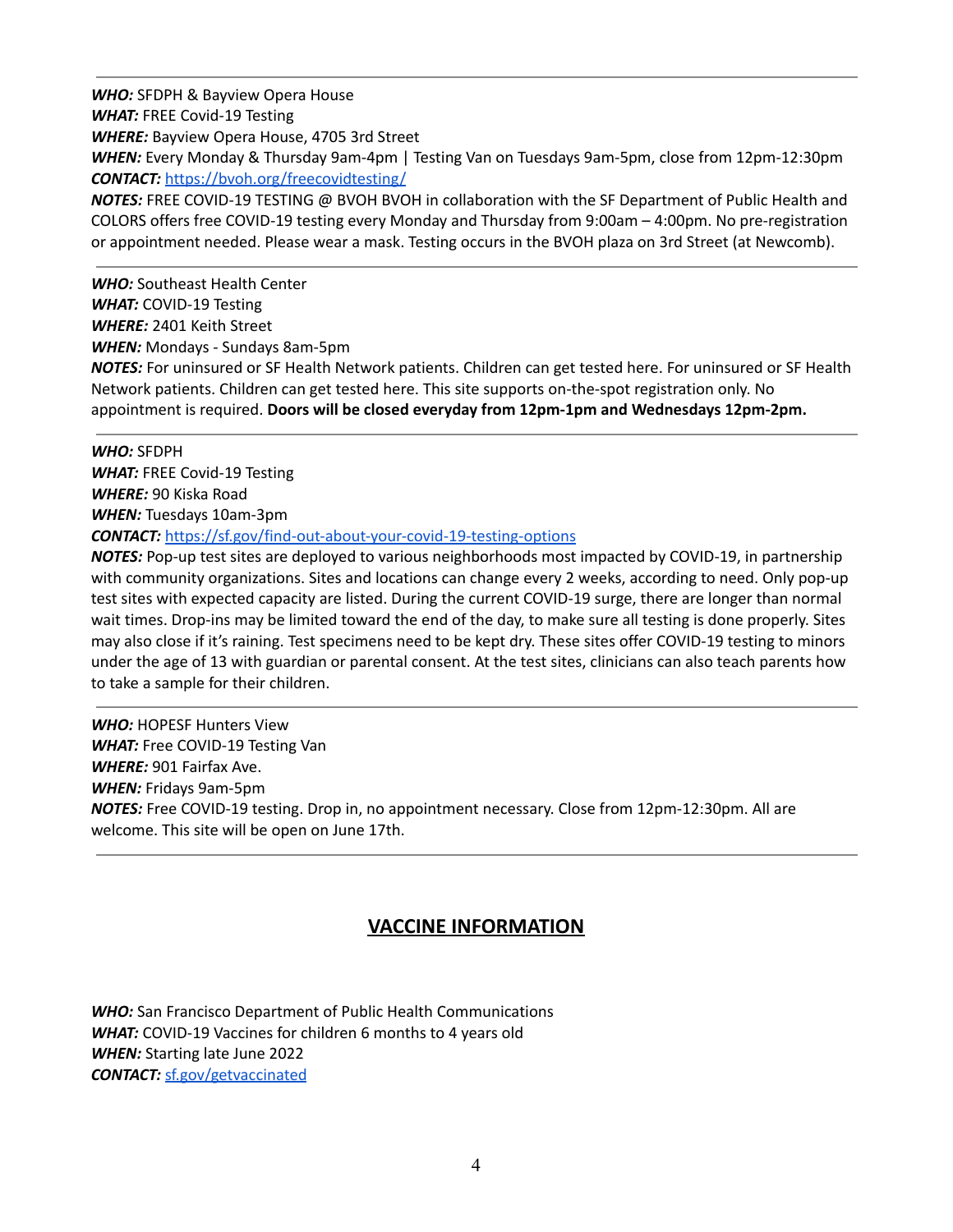*NOTES:* Families with children under 5 years of age can receive either the Pfizer or Moderna vaccines, it will be in a low-dose formulation; they are a three-dose series and a two-dose series, respectively. COVID-19 vaccines are safe, effective, protects everyone at home, and allows children to stay in childcare and preschool.

*WHO:* San Francisco Department of Public Health *WHAT:* Opening-up COVID -19 boosters to 12 years and older *WHERE:* San Francisco *CONTACT:* For more information on where to get a vaccination or booster in San Francisco, go to: [sf.gov/getvaccinated](http://sf.gov/getvaccinated)

*NOTES:* San Francisco Department of Public Health (SFDPH) is opening-up COVID-19 boosters to 12 years and older, provided they qualify based on timing of the previous dose of the vaccine. No one should be turned away if they feel they are at risk of COVID-19 and would like to get a booster in advance of the holiday season. Pfizer and Moderna recipients may receive a booster 6 months after their second dose in alignment with the California Department of Public Health (CDPH) guidance this week to local jurisdictions for patients to self-determine their risk of exposure. Previously, per federal and state guidance only certain categories of higher risk individuals were recommended to receive a booster. Additionally, all Johnson & Johnson recipients should receive a booster two months after their previous dose, a criterion that remains the same.

*WHO:* Southeast Health Center

*WHAT:* Drop-In COVID-19 Vaccines and Booster

*WHERE:* Southeast Health Center, 2401 Keith Street

*WHEN:* Tuesday - Saturday, 9am - 5pm

*CONTACT:* Check for [availability](https://my.primary.health/r/ccsf_southeast_health_center?registration_type=default) or call (628) 652-2700

*NOTES:* Appointments open to: SF Health Network patients. Drop-ins open to: SF Health Network patients, Residents living the following zip codes: 94124, 94134, 94107, 94110, 94112, 94102, 94103, and 94130, All SF residents age 65 and older, Eligible people with HealthySF insurance, In-home support service providers, Eligible residents citywide without insurance, If you are under 18, you should get permission from a parent or guardian to be vaccinated. Consent can be provided in-person or over the phone. If a parent or guidance cannot be reached, you can still get a vaccine. Also get your Booster Now. As Omicron Cariant rapidly spreads, the San Francisco Department of Public Health supports drop-in sites.

*WHO:* Bayview Hunters Point *WHAT:* Drop-in for Pediatric COVID-19 Vaccine *WHERE:* 1800 Oakdale Ave *WHEN:* Fridays and Saturdays; 9am - 3:30pm **CONTACT:** Anyone can drop in for a vaccine or booster. People with appointments have priority. [Check](https://www.primarybio.com/r/ccsf_southeast?registration_type=oakdale_sfgov) for [availability.](https://www.primarybio.com/r/ccsf_southeast?registration_type=oakdale_sfgov) Or call 658-652-2700.

### **ASSISTANCE**

*WHO:* State of California *WHAT:* Digital COVID-19 Vaccine Record *WHEN:* Ongoing *CONTACT:* <https://myvaccinerecord.cdph.ca.gov/>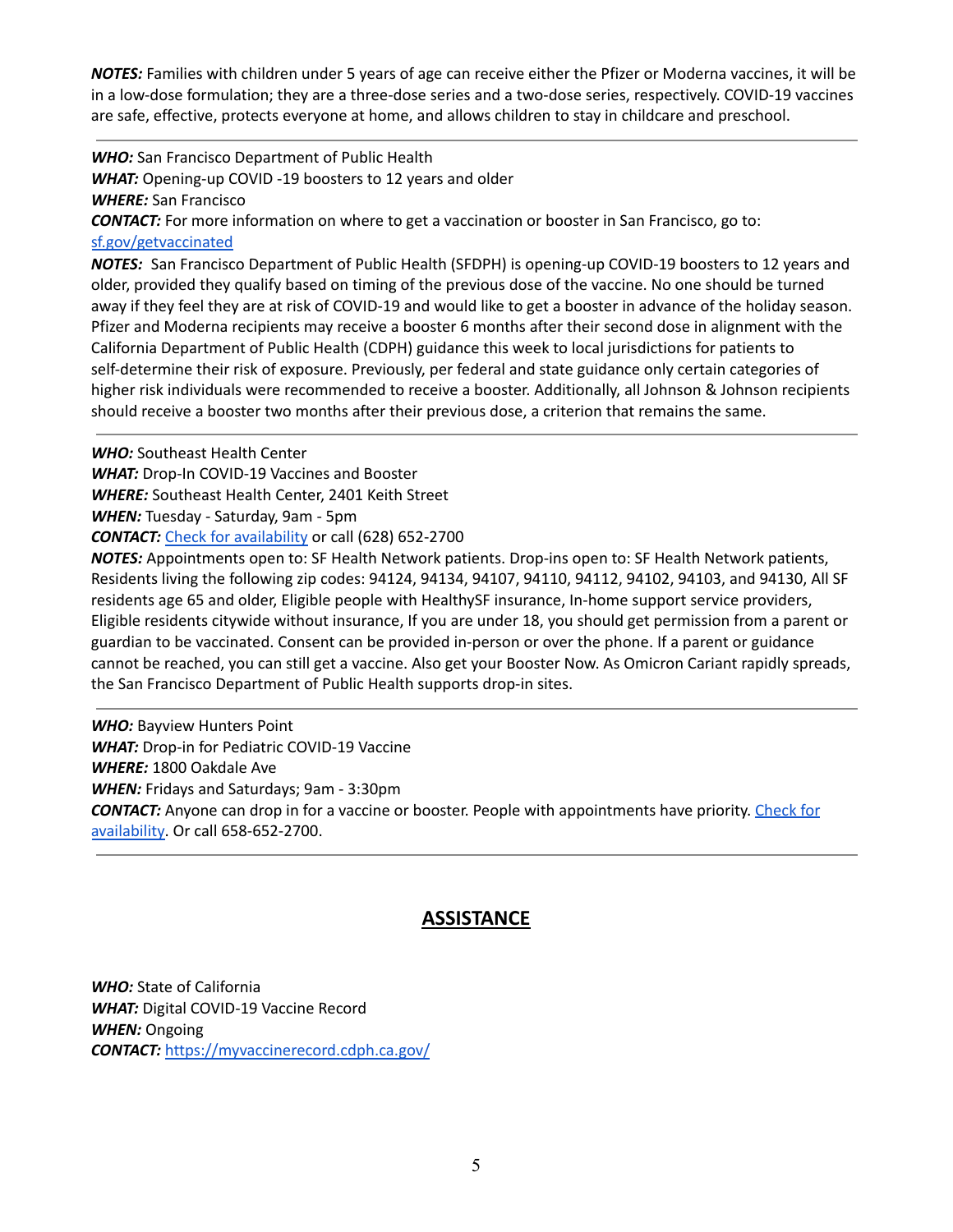*NOTES:* The Digital COVID-19 Vaccine Record portal allows you to get a link to a QR code and digital copy of your COVID-19 vaccination record. If you want to share your proof of vaccination, you can use either the electronic version you'll get from the portal or the card you were given at time of vaccination.

*WHO:* COVID-19 Test Kits *WHAT:* Order your second home test kits *WHEN:* Starting this week.

*CONTACT:* <https://special.usps.com/testkits>

*NOTES:* Place Your Second Order for Free At-Home COVID-19 Tests. Residential households in the U.S. can order 4 free at-home tests on USPS.com Starting this week, you can place a second order (for a total of 8 free at-home tests per household). Each order includes 4 individual rapid antigen COVID-19 tests, Orders will ship FREE, Limit of 2 orders per residential address.

*WHO:* California Mortgage Relief Program *WHAT:* Assistance to Homeowners affected by COVID-19 *WHERE:* California *WHEN:* Apply Now **CONTACT:** California Mortgage Relief Program | [\(camortgagerelief.org\)](https://camortgagerelief.org/)

*NOTES:* The California Mortgage Relief Program uses federal Homeowner Assistance Funds to help homeowners get caught up on their housing payments. The program is absolutely free and the funds do not need to be repaid. The California Mortgage Relief Program is part of the state's Housing is Key initiative.The program is open to all eligible Californians who are currently experiencing pandemic-related hardships and have fallen behind on their housing payments. Eligible applicants must be at or below 100% of their county's Area Median Income, own a single-family home, condo or permanently affixed manufactured home and have faced a pandemic-related financial hardship after January 21, 2020, and also meet at least one of the following qualifications: Receiving public assistance; Severely housing burdened; or Have no alternative mortgage workout options through your mortgage servicer. [Click](https://calhfa-prod.onair-gov.osaas.app/eligibility-navigator/#/) here to see details about eligibility requirements.

*WHO:* San Francisco Human Services Agency *WHAT:* JobsNOW! Wage Subsidy Program *WHERE:* San Francisco *CONTACT:* Aisha Brown (HSA) at [aisha.brown@sfgov.org](mailto:aisha.brown@sfgov.org)

*NOTES:* The **JobsNOW! Wage Subsidy Program** provides employment and training services to income-qualified San Franciscans and offers wage reimbursement to employers when they hire program participants. The JobsNOW! Wage Subsidy Program has expanded services to assist small businesses that laid off employees during the COVID-19 emergency and would like to rehire or hire additional employees. Eligible employers can receive wage reimbursements at 100% for the first 3 months and 50% for the second 3 months. More information: [https://www.sfhsa.org/services/jobs-money/jobsnow/jobsnow-employers](https://avanan.url-protection.com/v1/url?o=https%3A//www.sfhsa.org/services/jobs-money/jobsnow/jobsnow-employers&g=Y2VmYWYzYTdkZWM2MzU4Mw==&h=M2Q1ZGUwNjFmZWJmZWViYzNlOTVmYTU4MGE5ZDIxODM5NzFhYWIzOGMzYWNmNDBiMDQ4OWM0NTQ0MGZmMzMxYg==&p=YXAzOnNmZHQyOmF2YW5hbjpvOjQwZmZjYTcwMjg2MjcwY2I2OGVmYzZlYTkzMTA4N2E0OnYx)

# *BAYVIEW HUNTERS POINT PROGRAM OFFERINGS*

*This section includes: on-going health, wellness and enrichment activities*

*WHO:* Project Wreckless *WHAT:* Celebrate the graduation of 2021-2022 Student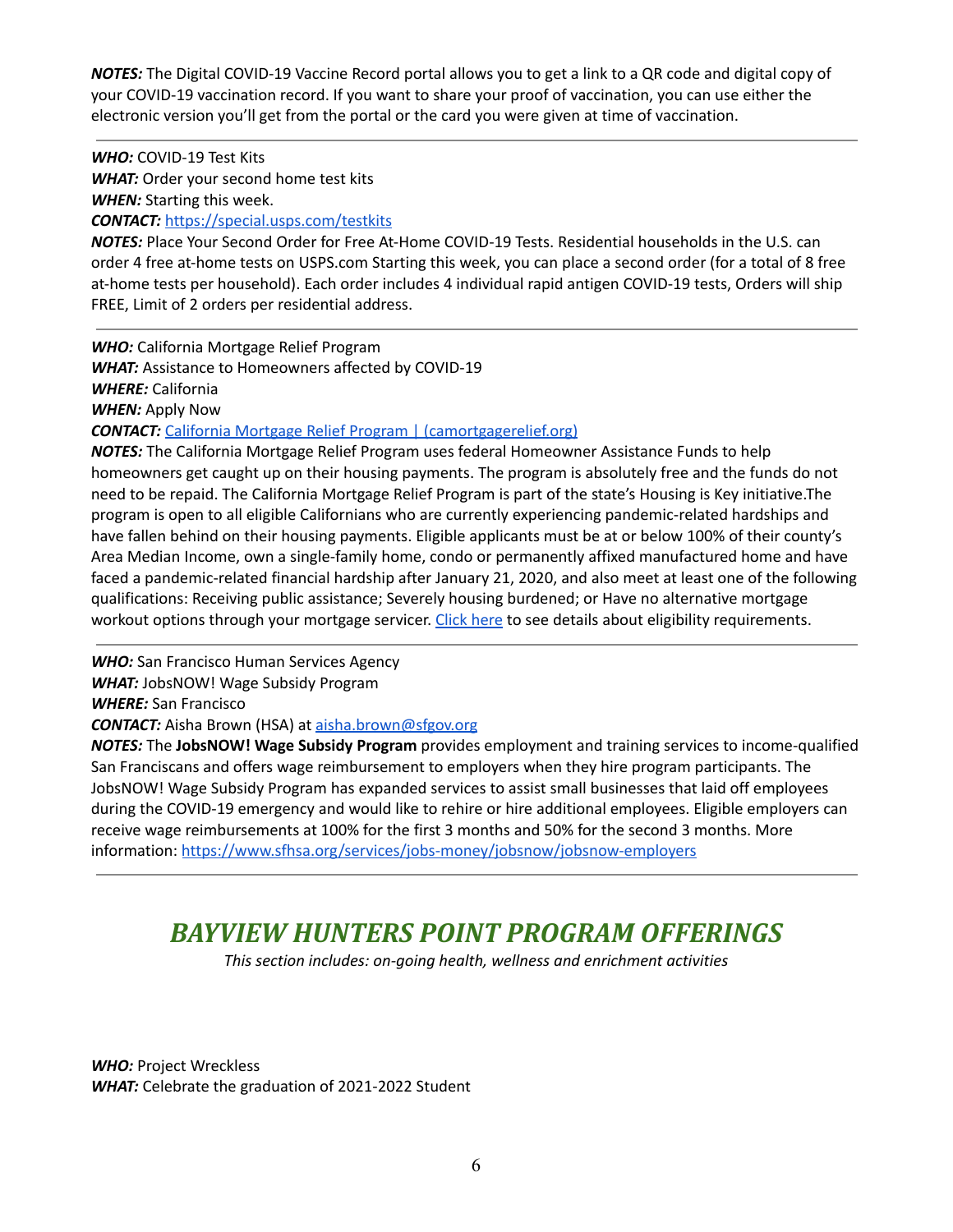#### *WHERE:* The Midway - 900 Marin Street

*WHEN:* Thursday, June 30, 2022 at 4pm-6pm

#### *CONTACT:* Free [Register](https://www.eventbrite.com/e/project-wreckless-2022-graduation-tickets-348341337317?utm_source=8%2F21+Community+Email+list&utm_campaign=9db335d657-EMAIL_CAMPAIGN_2022_06_13_11_04&utm_medium=email&utm_term=0_8538bf0056-9db335d657-453245862)

*NOTES:* Join us to Celebrate the Graduation Of Project Wreckless' 2021-2022 Student Cohort. Come witness the Reveal of The Our Project Car: A 1966 Mustang Coupe, fully restored by our students. There will be light food/drinks served. Event starts at 4pm - Program begins at 5pm.

*WHO:* Monica & Sug

*WHAT:* 2nd Annual BBQ Reunion and Back to School Drive

*WHERE:* Martin Luther King Jr. Park

*WHEN:* Saturday, July 30, 2022 at 12pm - 6pm

*CONTACT:* Ms. Monica at 628-300-9143

*NOTES:* There will be uniform and school supplies giveaway, (1 uniform per child and must register with school) Entertainment, Jumpers, Amusement rides, Swimming pool (Bring Swimsuit), Haircuts by Herb the Barber, Braiding by Ms. Brandy (First come, First Served), Food (All Kids Eat Free). Donations are accepted. Family fun events, with Food, Vendors, and Live Entertainment. Music by: DJ T.C.

*WHO:* Center for Youth Wellness, Safe & Sound

*WHAT:* Calling Community Champions with a Heart for Children: Welcome our Children Back to School *WHERE:* Participating Bayview Hunters Point Elementary & Middle Schools

*WHEN:* Wednesday, August 17, 2022, between 7am - 8am

*CONTACT:* If you would like to participate in the celebration, simply forward this email to [lydia.vincentwhite@safeandsound.org](mailto:lydia.vincentwhite@safeandsound.org) and say, "count me in".

*NOTES:* Show up in full force to praise, encourage, motivate, and celebrate students on the first day back to school after the summer break. Specific details for each school will be provided closer to the date. The ask today is for you to block out a couple hours on the morning of August 17th on your calendar and commit to joining a line.

*WHO:* Alice Griffith *WHAT:* Outdoors *WHERE:* 2600 Arelious Walker Dr. SF *WHEN:* Saturdays, 9/24, 11/19 at 10am - 2pm *NOTES:* Alice Griffith Outdoors, Various City Agencies are coming together to bring neighborly outdoor experiences to our community's youth in Alice Griffith. Community Collaboration, Resource Fair, Free Food, Sports Activities, and Arts & Crafts.

*WHO:* Children's Book Project

*WHAT:* 30th Anniversary Celebration

*WHERE:* Outside the Book Bank

*WHEN:* Saturday, October 15, 2022 at 11am - 2pm

*NOTES:* Join us at our festive outdoor gathering for fun activities, author read alouds, book give-aways, tours of our Book Bank, live entertainment, refreshments, and more! We'll honor the amazing work of our community partners, who every year distribute thousands of books to families and children who need them for equity in literacy, learning, and life. After 30 years of service, this year we look forward to giving away our 3 millionth book! Help us make our commemoration even more special by becoming a celebrated [sponsor](https://r20.rs6.net/tn.jsp?f=001_I7OeLnk7FLOfvMkdsOj-6u2ukTgV0BV1AHyCZV2xOfMJRdPxAPE6nIn2r8kSVQ1eGk3wxks7PcqptF9GTD__c2x20O72L5FDgAJr-JtFamc-S9kfm82ro8YN0W0FgEEdzvhdmWbjSb3CsYNq3H0Fo0yDCcDeRz9n1pTrSCYObXn83opxsp-KP8sZN6t1IitVJqZyppbS2CN5Z4dQFBaOsCVX77uLSvIc6U3guuYBHGpvQJRoWksreM4Lj4vCMmcUBGjvaYzj88=&c=WetQ3F844peW6BI42BPutWjuRtVNIRaEOZybjYNSN3ZJ-cXm7-EAVw==&ch=KdlxE7NtXXaoFjxJ8-eFW3dmpeMxLdT87fHtCJ1pF5mRV-qOyZZaZQ==) of our event. Stay tuned and follow us on social media for the latest updates!

*WHO:* Iyengar Yoga *WHAT:* Take a workshop or Join a community event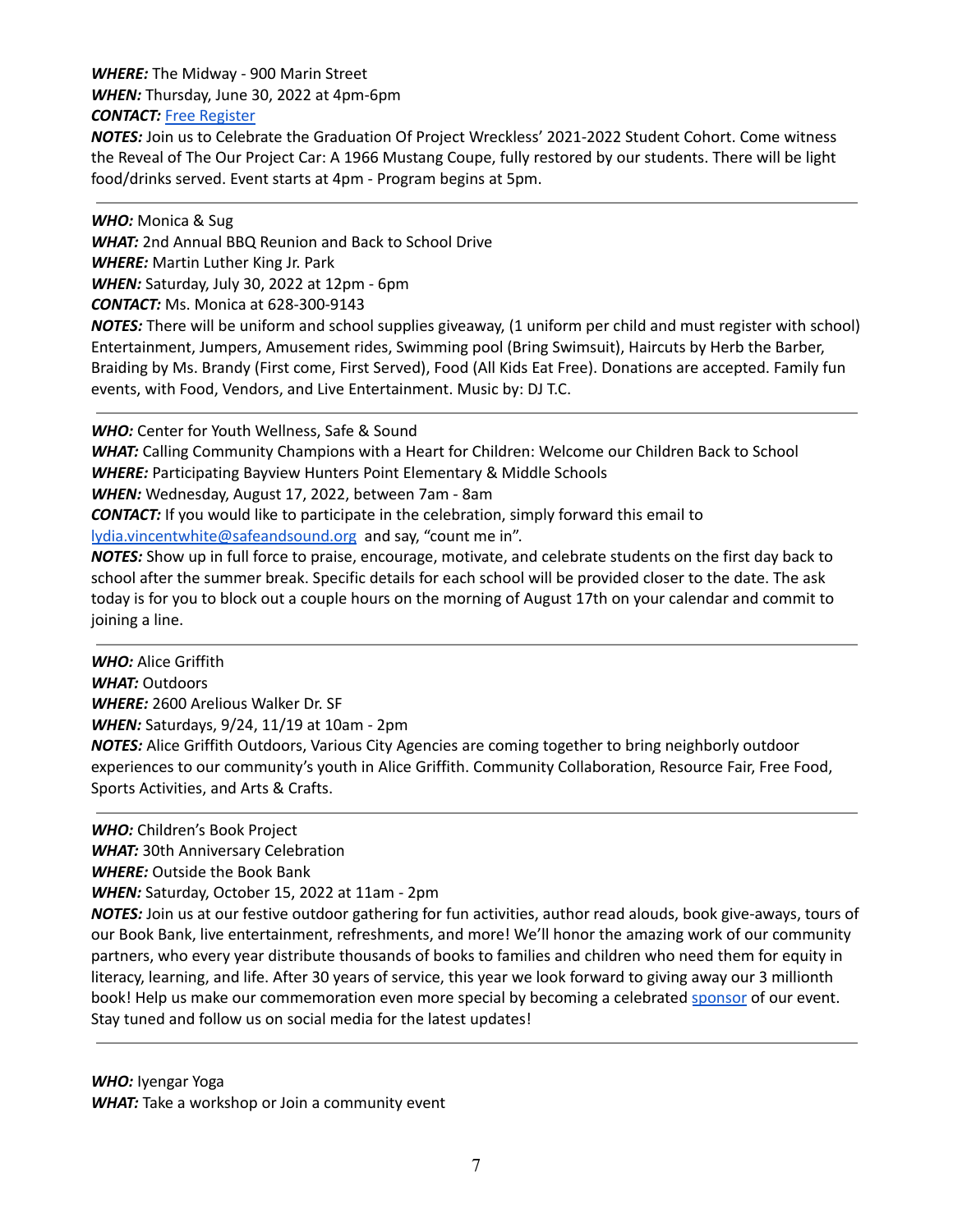#### *WHERE:* Bayview-Hunters Point - 800 Innes Ave. # 11 **CONTACT:** Register at *ivisf.org*

*NOTES:* Yoga that moves you further and takes you deeper. Offering classes and workshops for students of all levels and abilities. Taught by certified teachers who will safely and progressively help you develop and learn. The benefits can change your life. Offering: All Levels Community Yoga with Janet MacLead on Wednesdays, 12pm-1:30pm (By donation). 4 Week Introductory Series with Sharon Hawley on Sundays, 10:30am-11:45am. Proof of vaccination and liability waiver required before first class, email to [infor@iyisf.org,](mailto:infor@iyisf.org) check with teacher on mask requirements. More details at ivisf.org/affordable access.

## *JOB AND INTERN OPPORTUNITIES*

*This section includes: job readiness classes, employment, internships, stipend work*

### **YOUTH (14-21) & TAY: TRANSITIONAL AGED YOUTH (16-24)**

*WHO:* Project WHAT!

*WHAT:* Recruiting: Youth employment program *WHERE:* San Francisco and Oakland Residents *WHEN:* Apply Now

*CONTACT:* For more information - Oscar Calderon Leon - [ocalderonleon@communityworkswest.org](mailto:ocalderonleon@communityworkswest.org) *NOTES:* Our annual application season for Project WHAT! has begun and we need your help referring youth to our program. Project WHAT! is a youth-led leadership development program for youth whose parents are currently or formerly incarcerated and/or detained/deported. To apply: Must be Ages 13-18, Parents/guardians are currently or formerly incarcerated and/or deported, Oakland or San Francisco residents. This is a paid opportunity for youth (\$15-\$20/hour), Meals provided and Clipper cards for transportation, Youth application is [here](https://communityworkswest.org/program/project-what/?subpage=apply-to-project-what), Caregivers, counselors, mentors, teachers and other adult allies can refer youth using this special [form,](https://docs.google.com/forms/d/e/1FAIpQLSeEVF2FZG_SsWkpAXTxdzcLDISVfHiY87rf1X2uO3_miA_R-Q/viewform) and a user-friendly referral form is also attached. A program of Community Works West, Project WHAT! has served youth with incarcerated parents in the Bay Area for 16 years. Through PW, youth build community with peers and trusting adults who share their life experiences, and gain their leadership and advocacy skills including in local and state policy work. We offer a safe and supportive space for youth, which is more important than ever after the devastating impact of the pandemic on young people, especially those who have not had access to their incarcerated parents because of pandemic related separation policies.

*WHO:* OTTP-SF's - The Occupational Therapy Training Program of San Francisco

*WHAT:* Youth Employment Program

*WHERE:* San Francisco

**CONTACT:** For more information: contact - Claire [claire.mueller@ottp-sf.org](mailto:claire.mueller@ottp-sf.org), Office: 415.551.0975 *NOTES:* [OTTP-SF](http://www.ottp-sf.org/)'s Employment Program is accepting referrals. After months of a relatively long waitlist we are pleased to announce that we are fully staffed and have no wait time to serve youth. Youth aged 15-24 can be referred through any BHS or BHS contracted mental health provider. Our program will work with them to find and maintain competitive employment that interests them. The San Francisco Vocational Co-op is a collaboration between San Francisco Behavioral Health Services (BHS) and the California Department of Rehabilitation (DOR). Together, we partner with RAMS Hire-Ability, Citywide Employment Program, Caminar Jobs Plus, PRC Employment Service, and Occupational Therapy Training Program- (OTTP) to provide comprehensive vocational services to SF residents receiving BHS. All clients will be enrolled in DOR for employment services, once authorized by a DOR counselor. Please find the referral form and program brochure attached. [Access4Jobs](https://mail.google.com/mail/u/0?ui=2&ik=b835b3706e&attid=0.2&permmsgid=msg-f:1732580354444286490&th=180b5ca71b78da1a&view=att&disp=inline) Referral Form 2021.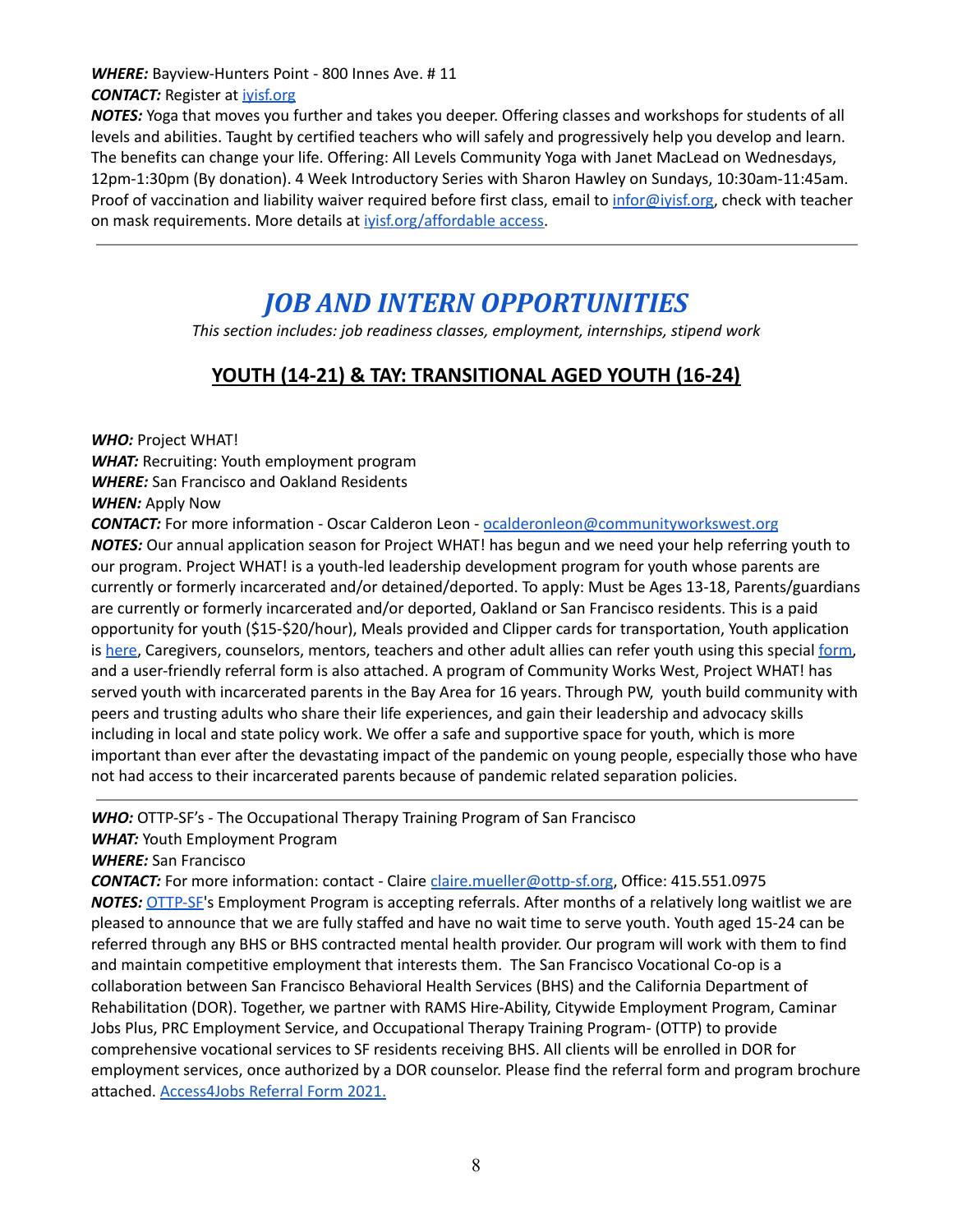### **24+ BAYVIEW JOBS**

*WHO:* Bayview Youth Advocates *WHAT:* Employment Opportunity - Program Coordinator *WHERE:* San Francisco *WHEN:* Apply Now **CONTACT:** To apply email details to [job@cycsf.org](mailto:job@cycsf.org) *NOTES:* The Bayview Youth Advocates (BYA) program is committed to train a group of multicultural youth leaders who live in the Bayview to prevent violence, promote racial harmony, and make a positive impact in their community and San Francisco. The Program Coordinator reports to the Program Director and oversees

the planning and implementation of advocacy efforts for and by a team of young multicultural peer leaders, develops intensive leadership development trainings and service learning projects, produces educational materials in different languages, outreaches to youth and parents through educational workshops, builds working partnership with other community based organizations and city departments, and develops solution driven recommendations to create safer communities. For BYA Program [Coordinator](https://www.cycsf.org/job/program-coordinator-bayview-youth-advocates/) Position.

*WHO:* Bayview Opera House *WHAT:* Employment Opportunity - Executive Director *WHERE:* 4705 3rd. Street *WHEN:* Apply Now *CONTACT:* [Executive](https://bvoh.org/bvoh-job-opening-executive-director/) Director

*NOTES:* We are looking to hire an Executive Director. The Executive Director is responsible for the successful leadership and management of Bayview Opera House Ruth Williams Memorial Theatre in accordance with the strategic direction set by the Board of Directors. Requirements: Education in non-profit/public administration, Great communication and community skills, and Management experience of diverse teams, programs and revenue streams.

#### *WHO:* The YMCA

*WHAT:* Employment Opportunity - Power Scholar Academy Teacher and Power Scholar Assistant Teacher *WHERE:* San Francisco

*WHEN:* Apply Now

*CONTACT:* Power Scholar [Academy](https://www.ymcasf.org/about/careers/jobs/power-scholars-academy-teacher) Teacher | Power Scholar [Academy](https://www.ymcasf.org/about/careers/jobs/power-scholars-academy-assistant-teacher) Assistant Teacher

*NOTES:* **The Assistant Teacher for POWER SCHOLARS ACADEMY**™ Program will teach, enrich, inspire, and transform children into scholars, sustaining positive learning habits and exploring various methods of supporting growth mindsets. Work with Power Scholars Academy and change the world, one scholar at a time. As the Assistant Teacher, will partner with a certified teacher to enhance the scholar learning experience and maintain an inclusive, 21st century learning environment through the conclusion of the program day. Over the course of the summer, scholars spend 1-3 hours per day, four days per week with credentialed teachers reviewing math and literacy concepts to help catch them up to grade level and prepare them for the year ahead. **Power Scholars Academy Teachers** are responsible for implementing curriculum for K-8th grade students, working closely with assistant program leaders to ensure scholar and family engagement, and communicating with families around scholar progress and support.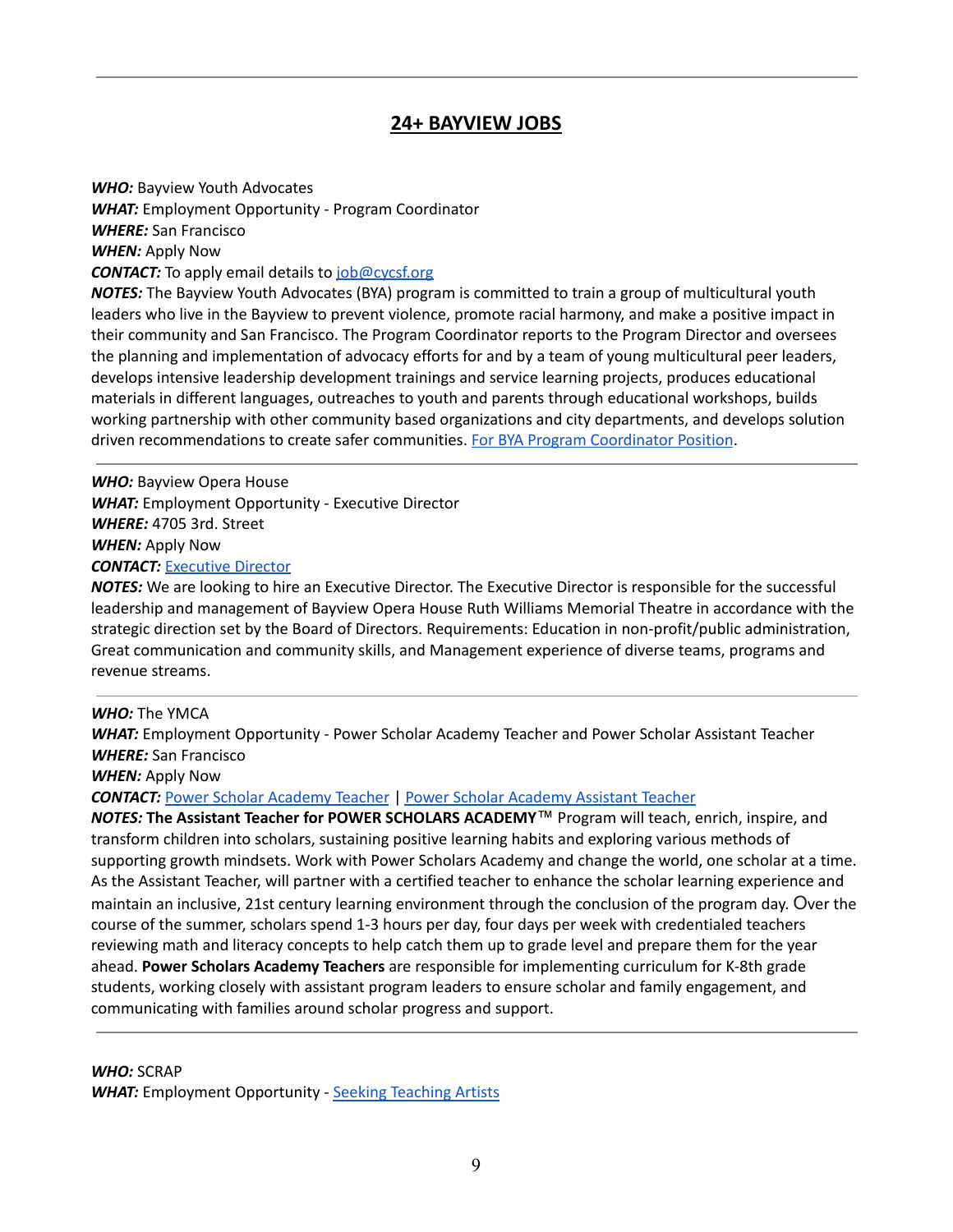#### *WHERE:* San Francisco *WHEN:* Apply Now

*CONTACT:* To apply, please email or send your résumé to Danielle Grant - [danielle@scrap-sf.org](mailto:danielle@scrap-sf.org) *NOTES:* We are seeking working teaching artists who work primarily in the visual arts to support our arts education program, SCRAP in a Box, which is administered during the fall, spring and summer semesters in multiple week units where relationships with students are central to the position. We work through partnerships with community organizations and afterschool programs with students from ages 5-17. To apply or request more information, please email or send your résumé to Danielle Grant. Please also include a cover letter, brief bio, examples of professional work, and any work that you have completed with students, as well as a sample project proposal. **QUALIFICATIONS:** Available from 11-6pm, Monday through Friday, General arts education experience, Fashion design/sewing skills highly preferred, Spanish speakers highly preferred, Active in your art form on a professional level, Experience teaching visual arts to a diverse group of young people with an emphasis on K-5, Strong verbal and written communication skills, Ability to collaborate on designing curriculum, Ability to work with partner programs and problem solve in onsite scenarios. For more information about SCRAP in a Box, visit our website: <https://www.scrap-sf.org/programs/scrap-in-a-box>.

### **24+ ADDITIONAL JOBS**

*WHO:* SF Careers *WHAT:* Employment Opportunity - Security Access Office Manager *WHERE:* San Francisco *WHEN:* Application deadline: Monday, June 27, 2022 by 5pm *CONTACT:* Link to apply: <https://smrtr.io/9nnnK>

*NOTES:* Job description: Under general administration of the Safety and Security Services Division, the Security Access Office Manager is responsible for managing several airport security programs to include; issuance of all airport ID badges for approximately 25,000 airport employees, the Criminal Record History Checks / Security Threat Assessment review, the Security Identification Display Area training program, the Temporary "T" Badge Program, and the Airfield Vehicle Permitting Process.

*WHO:* SFO Business and Career Center *WHAT:* San Francisco Career Fair *WHERE:* Chase Center - 1 Warriors Way *WHEN:* Wednesday, June 29, 2022 from 10am-3pm *CONTACT:* Click Here to [RSVP](https://socialresponsibilitycommunitysustainabilitysfo.cmail19.com/t/j-l-vafhy-wdtldohj-y/)

*NOTES:* Opportunities for participants include on-the-spot interviews, contingent offers, and clearances to start the hiring process for successful candidates. Ticket giveaways and discounted flights, All attendees may enter for a chance to win two round trip domestic United Economy ® tickets. All you have to do is complete a short registration form. Additionally, attendees will receive a coupon code for 20% off a future United flight. Limited quantities apply. Event details: What to bring with you - Attendees should dress in business casual attire and are encouraged to bring their resume. COVID-19 guidelines, As part of our commitment to the safety of our employees and customers, unvaccinated guests are encouraged to wear masks. Both masks and hand sanitizer will be available on site. View [complete](https://socialresponsibilitycommunitysustainabilitysfo.cmail19.com/t/j-l-vafhy-wdtldohj-j/) career fair event details

*WHO:* API Legal Outreach's Youth Program *WHAT:* Applications Open for Youth Advisory Council (YAC)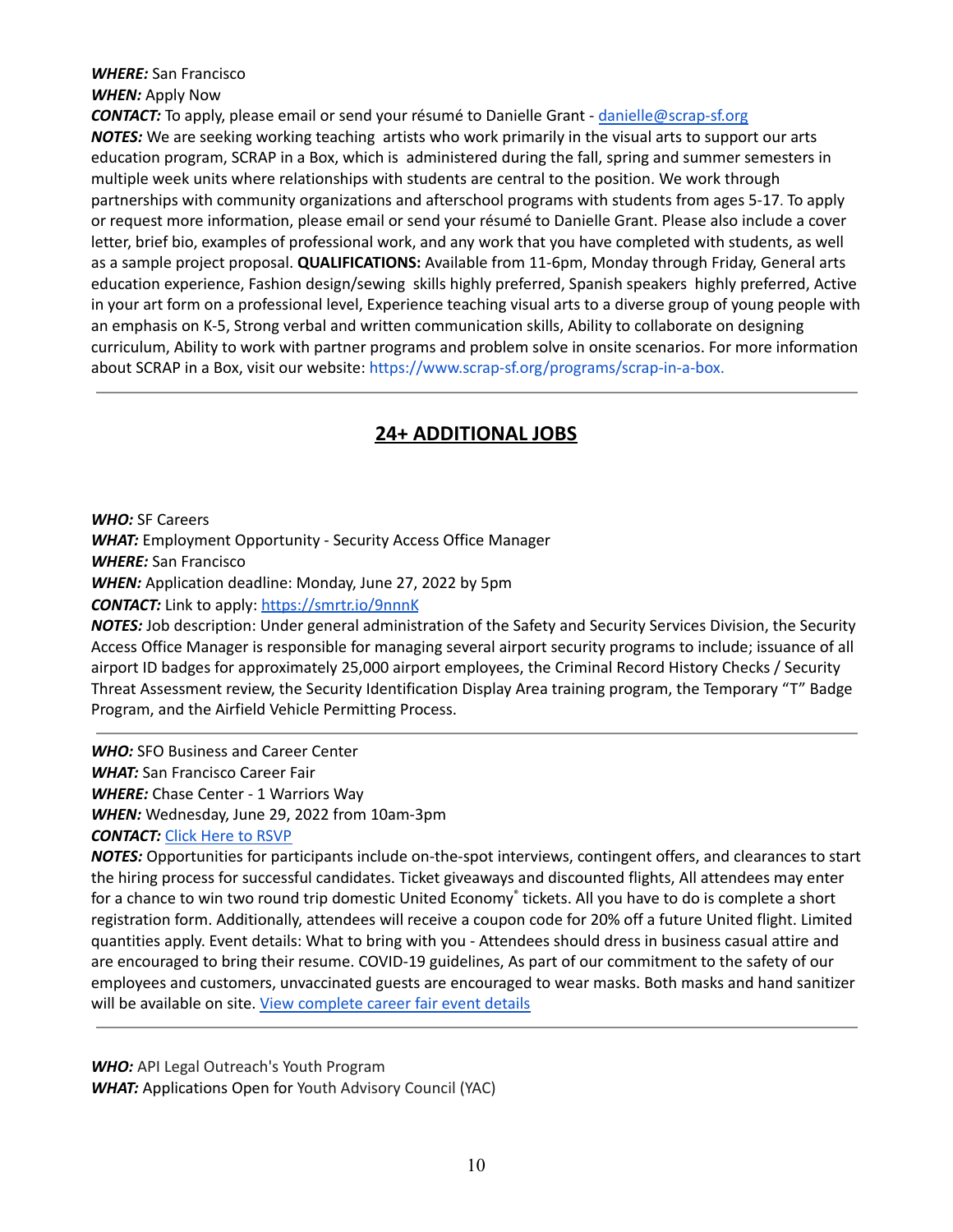#### *WHERE:* San Francisco *WHEN:* Applications due: Friday, July 1, 2022 *CONTACT:* The link to apply can be found [here.](https://docs.google.com/forms/d/e/1FAIpQLScJhJGb5qX74b9-_LP8A3qxhy22nhL_ne_NsfypluljGE83MA/viewform)

*NOTES:* Youth Advisory Council is a group of Bay Area high school students who collaborate to address social and political issues affecting Asian & Pacific Islander (API) communities. YAC members address topics such as domestic violence, immigration, queer/trans identities and rights, housing, and food justice through presentations, media arts projects, advocacy campaigns, civic engagement and community organizing. We are currently taking new YAC member applications for the 2022-2023 year!

*WHO:* SFUSD Healthy Choices AmeriCorps *WHAT:* SFUSD Mentoring Program *WHERE:* San Francisco *WHEN:* Starts September '22 - June '23 (10 months) **CONTACT:** Apply Now at **Healthy Choices [AmeriCorps](https://my.americorps.gov/mp/listing/viewListing.do?id=86338&fromSearch=true)** 

*NOTES:* Healthy Choices AmeriCorps seeks San Francisco community members to serve SFUSD by strengthening mentoring programs and supporting a positive school climate. This position is an excellent opportunity to get your foot in the door in San Francisco public schools by coordinating programs and activities in partnership with School Social Workers, Nurses, Teachers, and Community Volunteers. Healthy Choices AmeriCorps members are paid a monthly stipend for their service engaging students, families, and school community members. The primary goal is to improve student success by increasing attendance and pro-social behaviors on school campuses. Regular training by San Francisco Unified School District will ensure Healthy Choices AmeriCorps members have the knowledge and skills to offer high quality volunteer service to schools at individual, group, and school-wide levels.

*WHO:* SF Parks Alliance *WHAT:* Employment opportunity - Southeast Area Manager *WHERE:* San Francisco *WHEN:* Apply Now *CONTACT:* Job [description](https://recruiting.paylocity.com/Recruiting/Jobs/Details/1005239)

*NOTES:* The Area Manager is a core member of SF Parks Alliance's Stewardship team which exists within the Parks and Place Department. Both the Stewardship team and the Parks and Place Department are highly collaborative groups where team members actively support each other in their work with community partners and projects citywide.This position will report directly to the Associate Director of Stewardship and is a full-time (40 hours/week), exempt position (ineligible for overtime). Location: San Francisco. This position is currently remote but occasional work in the office will likely be required, subject to public health guidelines, Schedule: Monday-Friday during normal business hours with occasional evenings and weekends as needed for special events & activities. Due to its work with the public, SFPA has implemented a mandatory COVID19 vaccination policy

### *WHO:* SisterWeb *WHAT:* Job Opportunity *WHERE:* San Francisco *WHEN:* Apply Now

*NOTES:* We have positions available for LOCAL community members with experience. Occasional opportunities for flexible & remote work, but must be available for in-person work

Please share with your networks! **Operations & Communications Coordinator:** [Link](https://recruiting2.ultipro.com/PUB1001PUBH/JobBoard/6705aa07-0bcb-4660-ad1b-2fda952becc7/OpportunityDetail?opportunityId=849f357d-c93f-4bec-acd0-4b0708d11610) **| Semilla Sagrada Doula Coordinator:** [Link](https://recruiting2.ultipro.com/PUB1001PUBH/JobBoard/6705aa07-0bcb-4660-ad1b-2fda952becc7/OpportunityDetail?opportunityId=9e337c63-e7e7-4500-82a2-a8b31b223332) **| Kindred Birth Companions Doulas** (Black/AA Doulas): <https://lnkd.in/giSX3yaq> **| Semilla Sagrada Doulas** (Latina/x Doulas): <https://lnkd.in/gP3NkkkY>

*WHO:* Parks California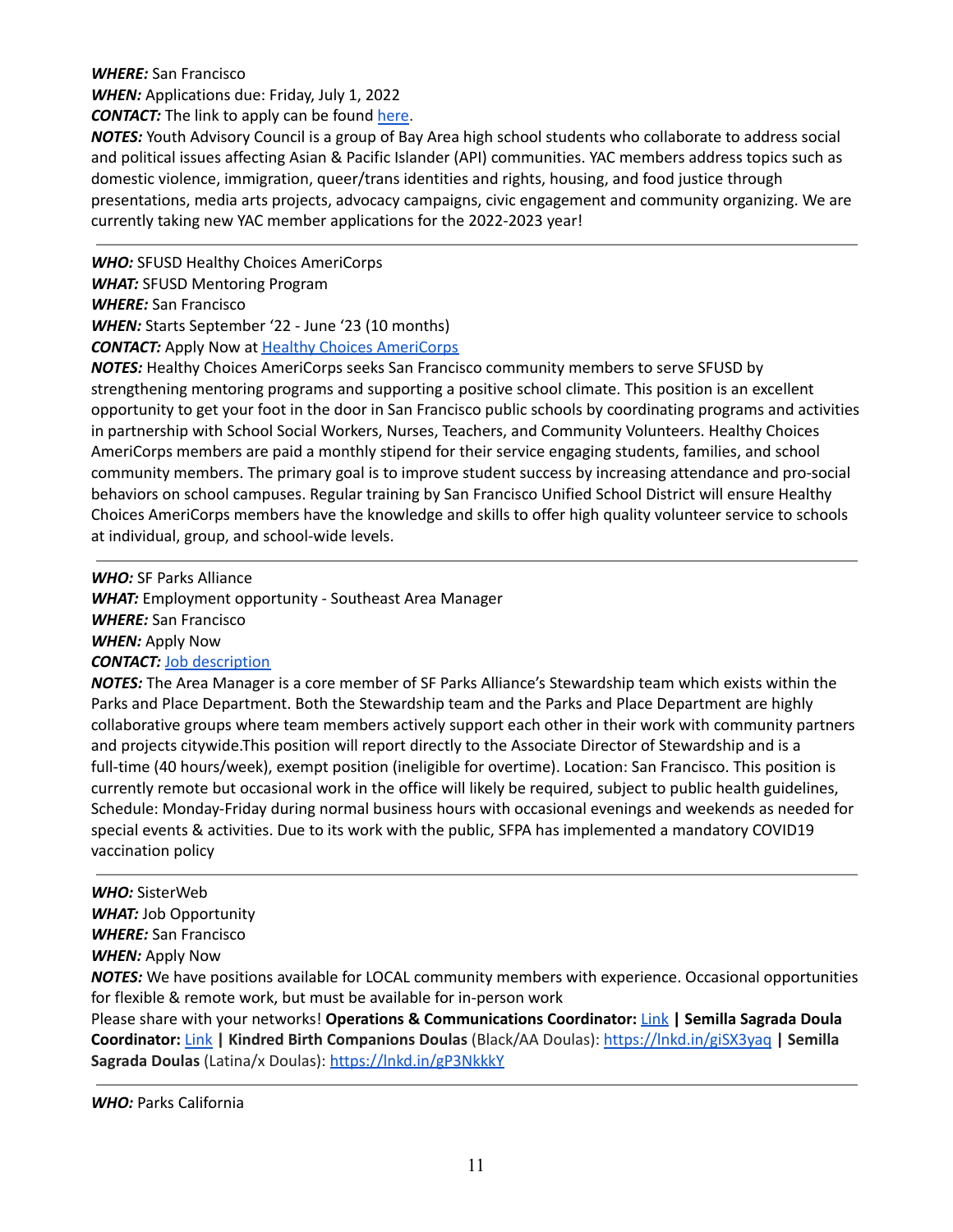*WHAT:* Seeking a Graphic Designer *WHERE:* San Francisco *NOTES:* Parks California is seeking a Graphic Designer for small projects. Please send an hourly rate and link to you bio/website or social media page to [vsmiranda@parkscalifornia.org](mailto:vsmiranda@parkscalifornia.org)

*WHO:* SFO Job/Careers *WHAT:* New Jobs *WHERE:* San Francisco Airport *WHEN:* Apply Now *NOTES:* Line Service Shift [Supervisor](https://socialresponsibilitycommunitysustainabilitysfo.cmail20.com/t/j-l-vlikhjk-wdtldohj-y/) **|** Customer Service Shift [Supervisor](https://socialresponsibilitycommunitysustainabilitysfo.cmail20.com/t/j-l-vlikhjk-wdtldohj-j/) **|** [Barista](https://socialresponsibilitycommunitysustainabilitysfo.cmail20.com/t/j-l-vlikhjk-wdtldohj-t/) - Green Beans Coffee **|** [Shift](https://socialresponsibilitycommunitysustainabilitysfo.cmail20.com/t/j-l-vlikhjk-wdtldohj-h/) Lead - Green Beans [Coffee](https://socialresponsibilitycommunitysustainabilitysfo.cmail20.com/t/j-l-vlikhjk-wdtldohj-h/) **|** Stock [Associate](https://socialresponsibilitycommunitysustainabilitysfo.cmail20.com/t/j-l-vlikhjk-wdtldohj-k/) **|** Customer [Service/Barista](https://socialresponsibilitycommunitysustainabilitysfo.cmail20.com/t/j-l-vlikhjk-wdtldohj-b/) **|** General [Manager](https://socialresponsibilitycommunitysustainabilitysfo.cmail20.com/t/j-l-vlikhjk-wdtldohj-n/) @ Ritual SFO **|** Ramp Tower [Control](https://socialresponsibilitycommunitysustainabilitysfo.cmail20.com/t/j-l-vlikhjk-wdtldohj-p/)

*WHO:* WALK San Francisco *WHAT:* Employment Opportunity - Development Director *WHERE:* San Francisco *WHEN:* Apply Now *CONTACT:* Here's a link to the full job [description](https://walksf.org/wp-content/uploads/2022/05/development-director-job-posting-may-2022-updated.pdf)

*NOTES:* Our development director will lead and implement a revenue growth strategy by identifying connections, cultivating relationships and creating innovative campaigns to engage donors. The right person will be an experienced fundraiser and strong communicator, with a proven ability to reach goals, think creatively, and serve as a team player. Because we are a small nonprofit, our Director-level positions shape strategy and dig in on the work, while also being very empowered in their roles.

*WHO:* Boys & Girls Clubs of San Francisco *WHAT:* Employment Opportunity - Manager of Youth Leadership and Workforce Development *WHERE:* San Francisco *WHEN:* Apply Now *CONTACT:* Job [posting](https://www.glassdoor.com/job-listing/manager-of-youth-leadership-and-workforce-development-boys-and-girls-clubs-of-san-francisco-JV_IC1147401_KO0,53_KE54,91.htm?jl=1007756572538&utm_campaign=google_jobs_apply&utm_source=google_jobs_apply&utm_medium=organic) *NOTES:* The **Manager of Youth Leadership and Workforce Development** works with the Director of Youth

Leadership to ensure all BGCSF members are provided with rigorous programming and activities that build citizenship and job readiness with earning potential. This manager provides coaching, training, and technical assistance to program staff across departments to integrate youth leadership, good character, and community service strategies and opportunities for Club members ages 6 to 18.

*WHO:* UCSF - California Preterm Birth Initiative *WHAT:* Job Opportunities *WHERE:* San Francisco *WHEN:* Apply Now *NOTES:* We are Employment Opportunity! Join UCSF California Preterm Birth Initiative as our Health Leads is Employment Opportunity a California Program Manager: [Apply](https://urldefense.com/v3/__https://r20.rs6.net/tn.jsp?f=001ZxMelYs4Qf43EzE3VL7Ley0rfD85n6OKPgHsbqKjuuD4cgwqnkYoGpEcuEyEOlysE67xTb9UkiO0Tal-htWJzLFvPkuHkezmPz4NwiZrsznAQiLk7Dg048cu33f-rc6W8eV2Ak8VSRqJpvNjs2sq3WQ_4HIq_X1igUTV3qP9n4DTIwVDOIb7fMJTzhi3dkwAlV_MDKOCl84cchs5i-ky3b8CimMJ-lgScljifilE56LaRjLllcEocieWQPSL6Wnu7lZ2RyFVk6qx_AfA09ukiKTPq9jpxmugCZHCiOv8siZPhD63i9B-D5GkzGylVaRjeo1_ftTBgeizttwKkv4H3e7owkOnKk0i&c=wbVYJX7w56dHkfAguEw_nHQslLxSdfY8Mf4FsS_xZ89ZBnns9rvjzQ==&ch=zERHtIDHS1gTi0_ED81o8Vcypnc4qigcR270KLMEjbAgpX91G1VNJA==__;!!LQC6Cpwp!uIJr_2vLuS5EEpHm3LHzsSU3zTB8cPcDiaH7hu94Vw0kt7g0zGyk1VHgxEP1Hm9h2pXUP9-XpDqeyg7GXAVBW1YoWa4YfA$) Here >> | New Generation Health Center is Employment Opportunity a Clinic Manager: [Apply](https://urldefense.com/v3/__https://r20.rs6.net/tn.jsp?f=001ZxMelYs4Qf43EzE3VL7Ley0rfD85n6OKPgHsbqKjuuD4cgwqnkYoGpEcuEyEOlysC2b2r6jKeXwRrR0LDfTws34KEhCPhC9A_5PmVNuioFvW0UDjaUppCGRhY6fgxgw8EcirrMYoFUrr3TKry7EDYE5kipeowIW20Ob10d1a3L9B5F0qsZfga_8IYT7QPOsADpMQDWdab0iVgteVLyqbmcXn15JqxSvtPSO4am-ULLWLvDq_MycFcfpN22TgRv49uYv1iIDdPW41xm7jNeM7XnXZN0d1SvhkUIn8P8uocjcybAYLSo8whyFIuY2_GM_b6z9z0Ph2ZE3O5nQQ2PJcfw==&c=wbVYJX7w56dHkfAguEw_nHQslLxSdfY8Mf4FsS_xZ89ZBnns9rvjzQ==&ch=zERHtIDHS1gTi0_ED81o8Vcypnc4qigcR270KLMEjbAgpX91G1VNJA==__;!!LQC6Cpwp!uIJr_2vLuS5EEpHm3LHzsSU3zTB8cPcDiaH7hu94Vw0kt7g0zGyk1VHgxEP1Hm9h2pXUP9-XpDqeyg7GXAVBW1Z9SyphWg$) Here >> | UCSF Team Lily is Employment Opportunity a Perinatal Navigator: [Apply](https://urldefense.com/v3/__https://r20.rs6.net/tn.jsp?f=001ZxMelYs4Qf43EzE3VL7Ley0rfD85n6OKPgHsbqKjuuD4cgwqnkYoGpEcuEyEOlysvFEt4XetP4zcmFygYRE4aDOQblXIrzorY5lKIXoXRlNVtp6OyOs9QxdbKxToPri3wDc0mAvPvWAwN-zAEO-dGjcs6pgGaTXkLdfW6JzPu0puLoXlrxEE1TNMs6VlqhwQngl8L6J6QaxdMOeyme28BGPee_JTW8Nuqwol2kjHYDkNIRwhDXfjWZOn9RLxN1dobwrIS3-okS-uSpcWtPPGZXKvonqcV1AeSqjYzixif5a2HD31Nm-_DwzeSll_C-wEc1cGs9vNMZ6da1dTsASs2A==&c=wbVYJX7w56dHkfAguEw_nHQslLxSdfY8Mf4FsS_xZ89ZBnns9rvjzQ==&ch=zERHtIDHS1gTi0_ED81o8Vcypnc4qigcR270KLMEjbAgpX91G1VNJA==__;!!LQC6Cpwp!uIJr_2vLuS5EEpHm3LHzsSU3zTB8cPcDiaH7hu94Vw0kt7g0zGyk1VHgxEP1Hm9h2pXUP9-XpDqeyg7GXAVBW1Y6dU6AtA$) Here >>

*WHO:* Center on Juvenile and Criminal Justice *WHAT:* Employment Opportunity - Behavioral Health Clinician *WHERE:* 424 Guerrero St. SF *WHEN:* Apply Now *CONTACT:* Send resume and Cover letter to [cjcjoffice@gmail.com](mailto:cjcjoffice@gmail.com) - Subject line "Behavioral Health Clinician"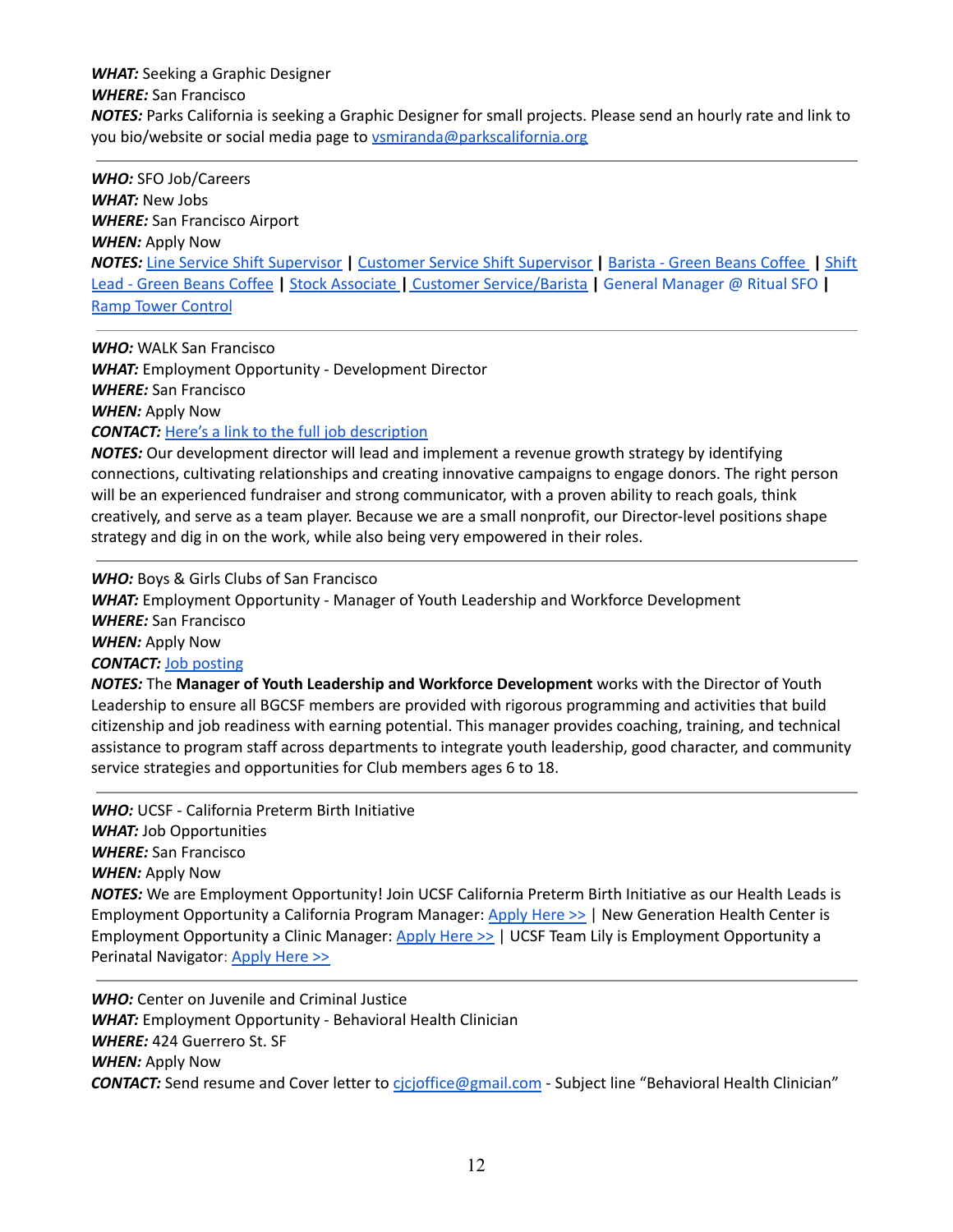*NOTES:* CJCJ is seeking a dedicated and energetic clinician who will provide community-based behavioral/mental health services to high-risk or in-risk youth on juvenile probation or at risk of system involvement. The program is aimed at stabilizing a youth and family by providing direct clinical interventions and pulling formal and informal support together for the common purpose of addressing safety concerns, chronic and acute mental health needs, and other identified needs which present as barriers to being successful in their community. This position reports directly to CJCJ's Director of Behavioral Health. This is an hourly non-exempt position. Anticipated weekly hours are 40 hours/week but can be negotiated to fewer if desired. For more details at: [BEHAVIORAL\\_HEALTH\\_CLINICIAN\\_POSTING\\_\(2022\).pdf](https://mail.google.com/mail/u/0?ui=2&ik=b835b3706e&attid=0.1&permmsgid=msg-f:1729289134218849920&th=17ffab4e2f0eae80&view=att&disp=inline&realattid=f_l1cgepmn0)

# *HOUSING OPPORTUNITIES*

*This section includes: affordable housing, homeownership, homebuyer and credit education services*

*WHO:* City & County of San Francisco Mayor's Office of Housing and Community Development *WHAT:* Rental Opportunity *WHERE:* 1463 Lombard Street *WHEN:* Application due: Friday, June 24, 2022 *CONTACT:* See [listing](https://citycountyofsanfranciscomayorsofficeofhousingandcommunitydevelo.cmail20.com/t/y-l-bhkjke-itdyhtiuhk-j/) and apply *NOTES:* A new rental opportunity is now available from the mixed-income San Francisco [Inclusionary](https://citycountyofsanfranciscomayorsofficeofhousingandcommunitydevelo.cmail20.com/t/y-l-bhkjke-itdyhtiuhk-r/) Below Market Rate (BMR) Housing [Program.](https://citycountyofsanfranciscomayorsofficeofhousingandcommunitydevelo.cmail20.com/t/y-l-bhkjke-itdyhtiuhk-r/) Neighborhood: Marina, New, Units: 3 One-bedrooms, Rent: \$1,465, Maximum income: 55% of the Area [Median](https://citycountyofsanfranciscomayorsofficeofhousingandcommunitydevelo.cmail20.com/t/y-l-bhkjke-itdyhtiuhk-y/) Income 2022 depending on unit. Lottery date: Tuesday, July 12, 2022.

*WHO:* City and County of San Francisco Mayor's Office of Housing and Community Development *WHAT:* Rental Opportunity *WHERE:* South Beach Marina Apartments - 2 Townsend Street *WHEN:* Application due: Friday, July 1, 2022 *CONTACT:* See [listing](https://citycountyofsanfranciscomayorsofficeofhousingandcommunitydevelo.cmail20.com/t/y-l-bkryhit-itdyhtaut-j/) and apply *NOTES:* A rental opportunity is now available from the mixed-income San Francisco [Inclusionary](https://citycountyofsanfranciscomayorsofficeofhousingandcommunitydevelo.cmail20.com/t/y-l-bkryhit-itdyhtaut-r/) Below Market

Rate (BMR) Housing [Program.](https://citycountyofsanfranciscomayorsofficeofhousingandcommunitydevelo.cmail20.com/t/y-l-bkryhit-itdyhtaut-r/) Neighborhood: South of Market, Re-rental, Units: 15 One-bedrooms and 13 Two-bedrooms, Rent: \$2,820 - \$3,482, Maximum income: 120% of the Area [Median](https://citycountyofsanfranciscomayorsofficeofhousingandcommunitydevelo.cmail20.com/t/y-l-bkryhit-itdyhtaut-y/) Income for 2022 depending on unit. Lottery date: Friday, July 15, 2022.

*WHO:* City and County of San Francisco Mayor's Office of Housing and Community Development *WHAT:* Homeownership Opportunity

*WHERE:* 901 Bayshore Blvd.

*WHEN:* Apply Now

*CONTACT:* See [listing](https://citycountyofsanfranciscomayorsofficeofhousingandcommunitydevelo.cmail20.com/t/y-l-bithrtl-itdyhtiuhk-d/) and apply

*NOTES:* A homeownership opportunity is now available from the San [Francisco](https://citycountyofsanfranciscomayorsofficeofhousingandcommunitydevelo.cmail20.com/t/y-l-bithrtl-itdyhtiuhk-r/) Below Market Rate (BMR) [Ownership](https://citycountyofsanfranciscomayorsofficeofhousingandcommunitydevelo.cmail20.com/t/y-l-bithrtl-itdyhtiuhk-r/) Program. Neighborhood: Bayview Hunters Point, New, Unit size: 1-bd rom (506 sq. ft.), Sale price: \$240,449, HOA dues: \$374, Application accepted: Application period began on 05/08/2020 and remains open as first come, first served. **To apply:** Download and complete the BMR [Homeownership](https://citycountyofsanfranciscomayorsofficeofhousingandcommunitydevelo.cmail20.com/t/y-l-bithrtl-itdyhtiuhk-j/) Application Form, Upload form and required documents as one PDF file to this secure [ShareFile](https://citycountyofsanfranciscomayorsofficeofhousingandcommunitydevelo.cmail20.com/t/y-l-bithrtl-itdyhtiuhk-t/) link **Program:** Below [Market](https://citycountyofsanfranciscomayorsofficeofhousingandcommunitydevelo.cmail20.com/t/y-l-bithrtl-itdyhtiuhk-i/) Rate (BMR) [Ownership](https://citycountyofsanfranciscomayorsofficeofhousingandcommunitydevelo.cmail20.com/t/y-l-bithrtl-itdyhtiuhk-i/) Program **Reminder:** Before you can apply for any homeownership listings, you must: Complete [homebuyer](https://citycountyofsanfranciscomayorsofficeofhousingandcommunitydevelo.cmail20.com/t/y-l-bithrtl-itdyhtiuhk-h/) education, Get pre-[approved](https://citycountyofsanfranciscomayorsofficeofhousingandcommunitydevelo.cmail20.com/t/y-l-bithrtl-itdyhtiuhk-k/) for a mortgage loan from an approved lender. If you claim a lottery preference, we'll ask you to provide [paperwork](https://citycountyofsanfranciscomayorsofficeofhousingandcommunitydevelo.cmail20.com/t/y-l-bithrtl-itdyhtiuhk-u/).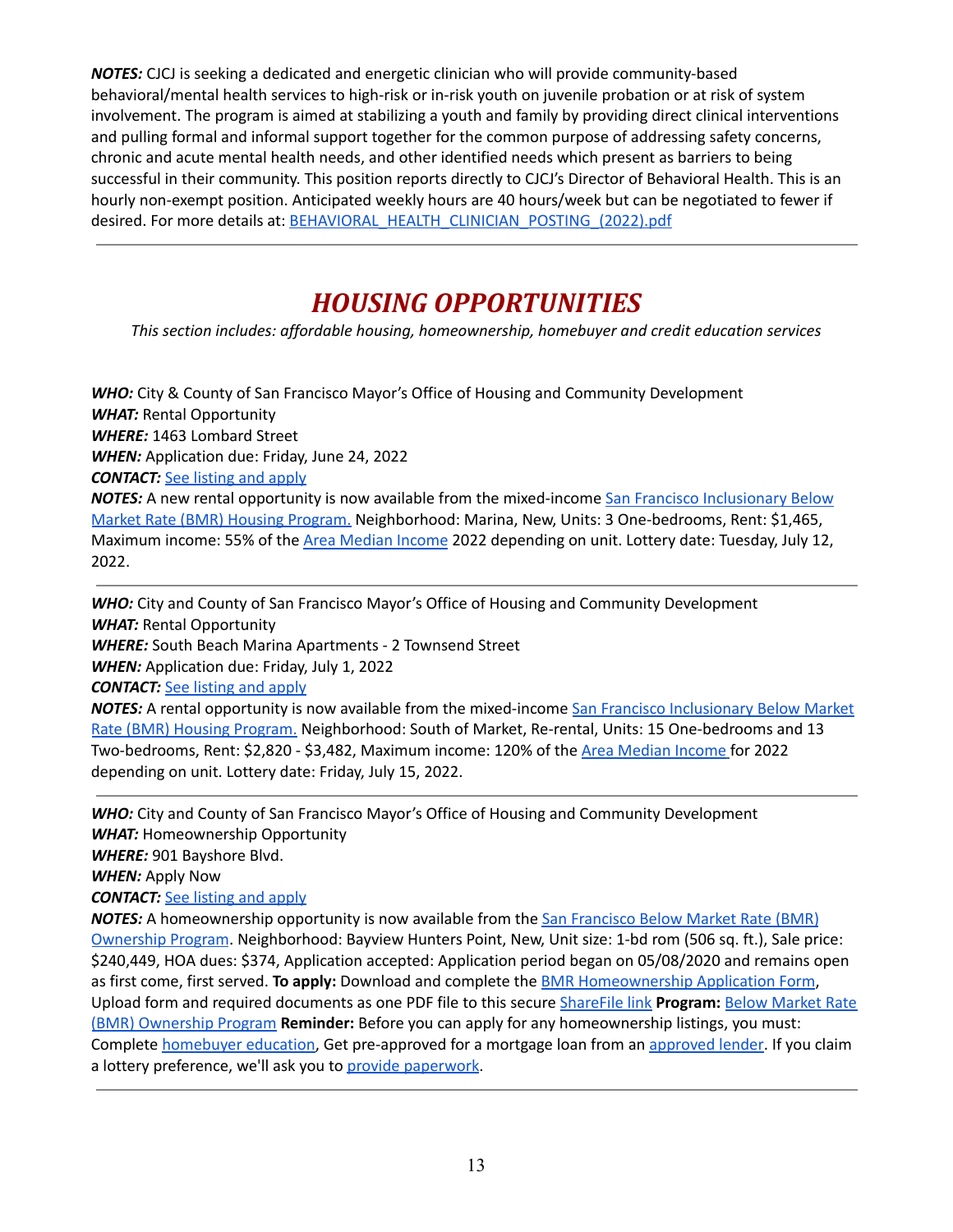### *EXCURSIONS*

*This section includes: youth programming, field trips and activity discounts and passes.*

*WHO:* Presidio Tunnel Tops *WHAT:* My Park Moment *WHERE:* 103 Montgomery Street, SF *WHEN:* Open 7 days a week | Sat - Sun 11am-3pm

*NOTES:* It's free, outdoors, open 7 days a week, and will be in the park for a year. We're hosting three food trucks on the Main Parade Lawn every Saturday and Sunday from 11AM – 3PM through the month of October. Also on weekends, there are *My Park Moment* volunteers at the photo show from 12PM to 3PM. The *My Park Moment* photo show locations are strategically located around the future [Presidio](https://www.presidiotunneltops.gov/) Tunnel Tops. We hope you will enjoy watching the Presidio Tunnel Tops take shape and be inspired to return to create your own park experiences. We will be offering Community VIP tours during the soft opening in 2022. See the free outdoor photo show in the Presidio and imagine all you can do at the new Presidio Tunnel Tops at PRESIDIOTUNNELTOPS.ORG

#### *WHO:* Exploratorium & BMAGIC

*WHAT:* Visit the Exploratorium for FREE! - Exploratorium Community Family Pass *WHERE:* Pier 15, Embarcadero @ Green Street, SF, CA 94111

*WHEN:* Ongoing **\*This pass is available on a first come, first serve basis.**

*CONTACT:* Contact [reserve@exploratorium.edu](mailto:reserve@exploratorium.edu) to reserve your date & time. Mention "BMAGIC Community Family Pass"

*NOTES:* Visit the Exploratorium for FREE! Bring your family and friends to dance with a tornado, turn upside down in a curved mirror, count rings on a 300-year-old tree, build your own electrical circuits, and explore hundreds of other hands-on exhibits. BMAGIC has been given a Community Family Pass to access the Exploratorium - FOR FREE! We would love to share this opportunity with BVHP families, organizations and programs. The pass is intended for small groups of no more than 8 individuals - including children & adults. As we continue to adapt with COVID-19 guidance, we're highlighting the below details with you. Effective **February 1, 2022**, all visitors ages 2+ must provide documentation following the updated City and [County](https://www.exploratorium.edu/visit/faq?j=1211956&sfmc_sub=228674018&l=59_HTML&u=50408718&mid=7227180&jb=1&utm_source=Exacttarget&utm_medium=email&utm_campaign=CFP+%e2%80%93+2202+Vaccine+Requirement+%e2%80%93+February) of San Francisco COVID-19 [Requirements](https://www.exploratorium.edu/visit/faq?j=1211956&sfmc_sub=228674018&l=59_HTML&u=50408718&mid=7227180&jb=1&utm_source=Exacttarget&utm_medium=email&utm_campaign=CFP+%e2%80%93+2202+Vaccine+Requirement+%e2%80%93+February) for entry. \*Children under age 2 are exempt from requirements. Beginning **March 1, 2022**, ages 12-15 must provide proof of COVID-19 vaccine series including a booster dose if eligible AND valid photo ID.

*WHO:* San Francisco Human Services Agency *WHAT:* Museums for All *WHERE:* San Francisco *WHEN:* Ongoing *CONTACT:* <https://www.sfhsa.org/san-francisco-museums-all>

*NOTES:* We are pleased to announce that the San Francisco Museums for All (SF MFA) summer program is now permanent and year-round. San Franciscans who receive Medi-Cal or CalFresh can now receive four free or reduced-price tickets per visit to the City's most exciting art and nature exhibits. Please check the listings below for updates on the reopenings and on the museums still offering online access to exhibits and activities while they prepare to reopen safely.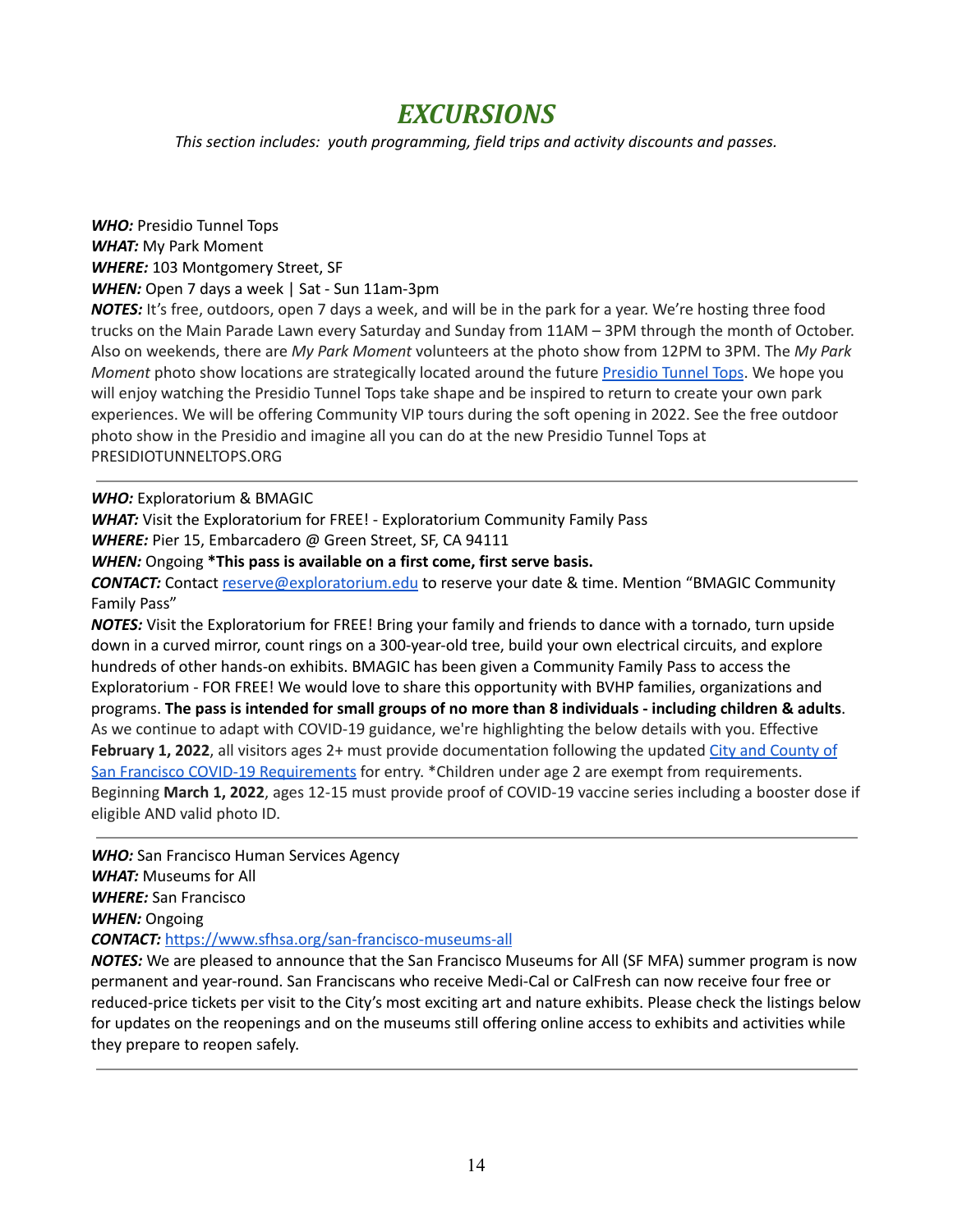# *VOLUNTEER OPPORTUNITIES*

*This section includes: volunteer opportunities in the Bayview and throughout the City*

*WHO:* India Basin Waterfront Park (a collaborative) *WHAT:* India Basin Teen Nights - Volunteer Opportunity *WHERE:* India Basin Shoreline Park *WHEN:* July 22, 2022; July 29, 2022; August 5, 2022; August 12,2022 (as many dates as you like) *CONTACT:* Maya Rodgers - [mayar@sfparksalliance.org](mailto:mayar@sfparksalliance.org) - India Basin Teen Nights Volunteer [Registration](https://forms.gle/whJvBFDtkGEGCM9FA) *NOTES:* We are looking for people over 18 to chaperone Teen Nights at India Basin Shoreline Park, 4 consecutive evenings (2 in July/2 in August). This is a kickback style event. We need adults to just be "a fly on the wall" and step in when needed. This is not a security position, this is just supervision, not facilitation. Thanks!

## *COMMUNITY BUILDING*

*This section includes: meetings, events, forums, town halls, & beautification projects, surveys*

*WHO:* San Francisco Chamber Orchestra

*WHAT:* Mainstage Concert #4 - Fanny, Hilda, and Ludwig

*WHERE:* Herbst Theatre, 401 Van Ness Ave, Suite 110

*WHEN:* Friday, June 24th at 7:30pm

**CONTACT:** click here for more [information](https://thesfco.us2.list-manage.com/track/click?u=9085e47516d90aa2b171dc284&id=0cabaeb84d&e=c8024454cb)

*NOTES:* Pianist extraordinaire Hilda Huang returns to perform Beethoven's *Fourth Piano Concerto*, paired with his least-known – but still wonderful – *Fourth Symphony.* Plus a rare treat by Mendelssohn - not Felix but his older sister Fanny - her absolutely beautiful *Overture in C* ! All concerts are amazing and admission free! Our current Covid protocols require full vaccinations for everyone over 12, and masks for all. Thank you for understanding so we can all enjoy our music safely.

*WHO:* San Francisco Transit Riders

*WHAT:* 2022 Bayview Transit Needs Survey #1

*WHERE:* online or at your community group event

*WHEN:* Deadline: Thursday, June 30, 2022

*CONTACT:* <https://bit.ly/BayviewTransit> or william@sftransitriders.org

*NOTES:* The San Francisco Transit Riders, an organization fighting for excellent transit that connects to community resources, opportunities, and each other. Collected surveys in May on how residents use transit at several neighborhood events: Sankofa Farmers Market, Bayview Sunday Streets and the CYC Bayview Youth Advocates Festival of Diversity at the BV Opera House. The survey is online. The data collected will be used to propose transportation improvements in the neighborhood that actually serve the needs of the community. The survey link can be completed here: [bit.ly/BayviewTransit.](http://bit.ly/BayviewTransit)

*WHO:* The Shape Up SF Coalition *WHAT:* Lunch & Learn with Saeeda Hafiz *WHERE:* Online Zoom *WHEN:* Thursday, July 7, 2022 at 12pm - 12:45pm *CONTACT:* [Register](https://us02web.zoom.us/meeting/register/tZ0uc-CgqD8jGNDGGEkisn85ynrflVNcbPSJ) today!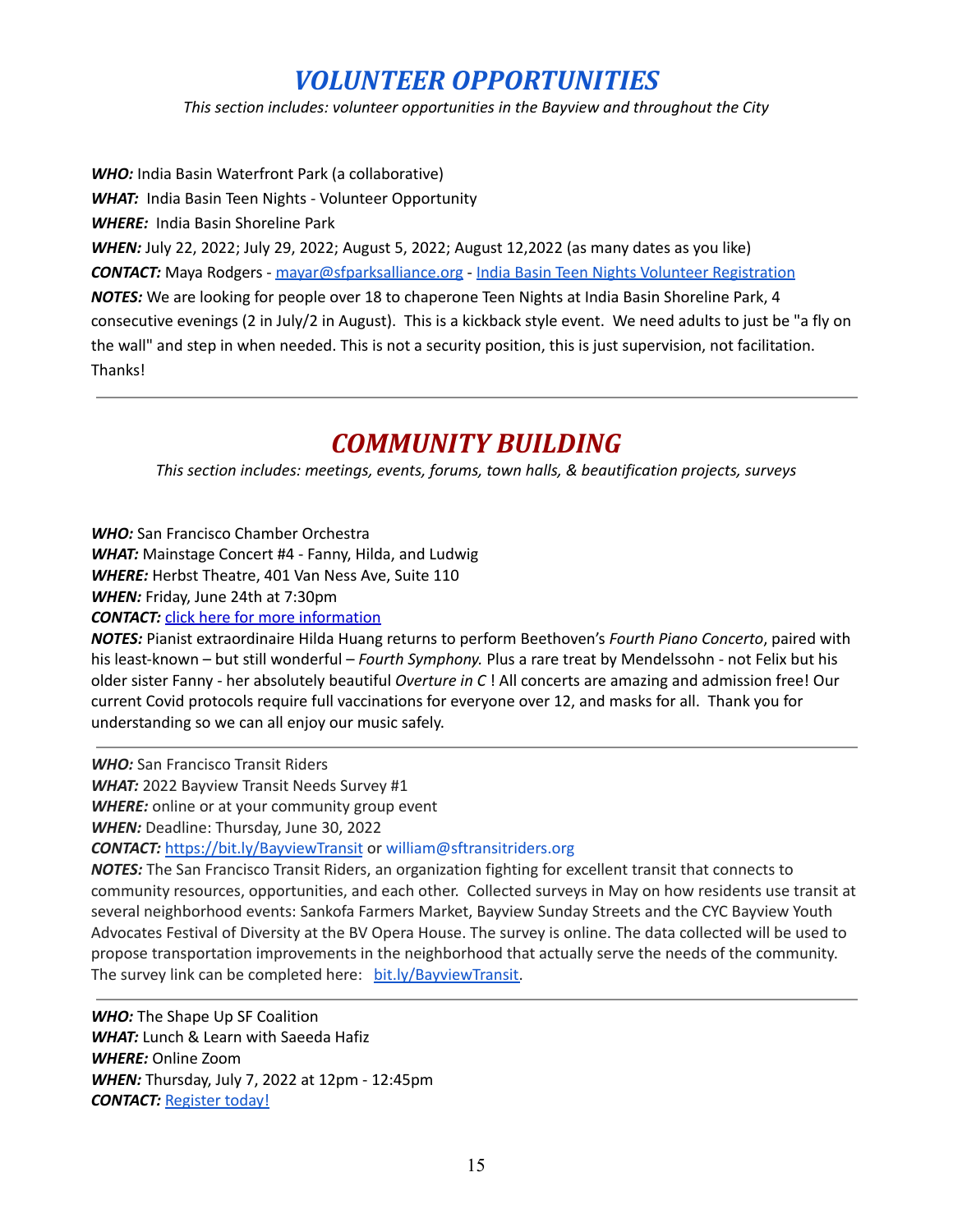*NOTES:* JOIN US for a personalized lunch & learn discussion with Saeeda Hafiz: Breaking the cycle of poverty and violence through radical self-care and a holistic health approach. This event is hosted by the [Shape](http://www.shapeupsfcoalition.org/) Up SF [Coalition](http://www.shapeupsfcoalition.org/). The Shape Up SF Coalition is a multidisciplinary collaborative committed to reducing chronic disease health disparities. Our mission is to advance health equity in San Francisco by collaborating with community partners on systems changes that increase nutrition security and active living.

*WHO:* Children's Book Project *WHAT:* 30th Anniversary Celebration *WHEN:* Saturday, October 15, 2022 *CONTACT:* Email: Risa Schwartz at risa@childrensbookproject.org *NOTES:* Please save the date, **October 15th**, for our 30th Anniversary celebration. We are currently seeking in-kind and corporate sponsors for this event; to learn more, email me at risa@childrensbookproject.org.

*WHO:* San Francisco Human Services Agency *WHAT:* Help A Mother Out - Free Diapers *WHERE:* Bayview Hunters Point YMCA - 1601 Lane Street *WHEN:* Monday - Friday at 10am - 5pm

*CONTACT:* SFDB Locations — San Francisco Diaper Bank [\(sfdiaperbank.org\)](http://www.sfdiaperbank.org/locations)

*NOTES:* The San Francisco Diaper Bank (SFDB) is a program of Help a Mother Out, in collaboration with the SF Human Services Agency and Family Resource Centers. SFDB serves CalWORKs, CalFresh, and Medi-Cal families with children under 3 years old. Eligible families may receive a month's supply of diapers by visiting designated diaper distribution sites. Here are other locations in San Francisco.

## *COMMUNITY EDUCATION*

*This section includes: presentations, workshops, trainings, classes, study groups and clubs*

*WHO:* Black Leadership Council

*WHAT:* Capacity Building Training - Using Analytics to Improve Agency Outcomes

*WHERE:* Online Zoom

*WHEN:* Friday, October 14, 2022 at 10am - 12pm

**CONTACT:** To register, email [tasha.henneman@prcsf.org](mailto:tasha.henneman@prcsf.org)

*NOTES:* Using analytics to improve agency outcomes. Research shows that almost one in four nonprofits has no development plan in place and that three out of four executives say their boards do not do enough to support fundraising. This training will cover how to use agency analytics as a key component to develop a strategic plan for fundraising and improved agency outcomes.

*WHO:* 3rd Street Youth Center & Clinic

*WHAT:* FREE College Counseling Advising

*WHEN:* During the Summer

*CONTACT:* Ashia [Coleman](mailto:ashia@3rdstyouth.org) at [ashia@3rdstyouth.org](mailto:ashia@3rdstyouth.org) or call: 415-533-9543

*NOTES:* We will be serving the following population: High School students: 9th, 10th, 11th, and 12th graders, 18 to 24 years, Transfer students, undocumented students, San Francisco resident, and attend school in SFUSD. College Advising: Are you interested in attending college? Do you need some assistance on applying for financial aid? Do you have general questions about the upcoming academic year? Services: Personal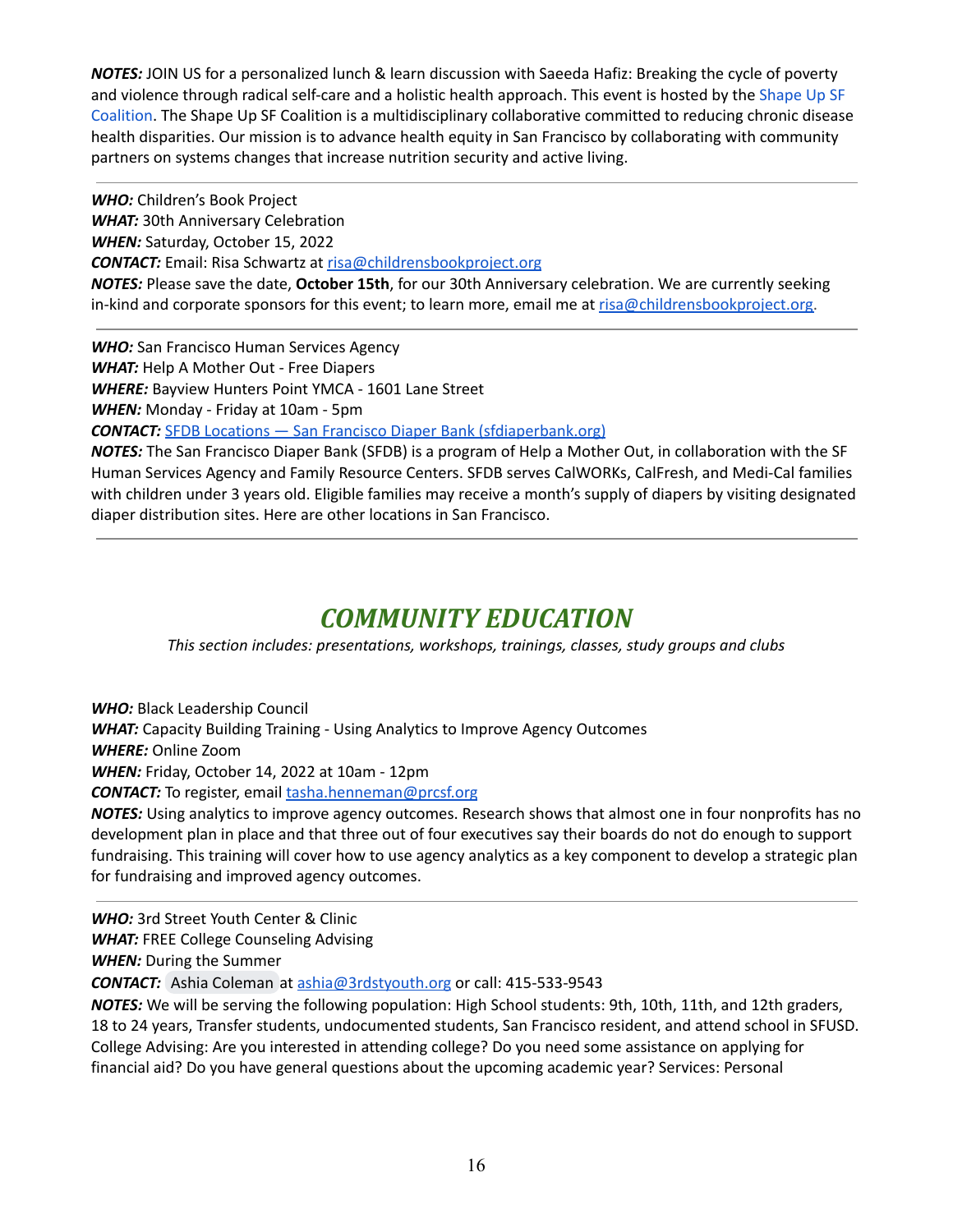statement, research on colleges, financial aid, career development & assessment, special issues (disability, LGBTQ +), and scholarships research.

*WHO:* Local Control Accountability Plan for SFUSD *WHAT:* LCAP Annual "I See" Survey, developed by PPS-SF *WHEN:* Now

**CONTACT:** Here is the [link](https://docs.google.com/forms/d/e/1FAIpQLSdv24xDi00-itpmNwj_tKH_bJcqEb9D7HBzmk6wQCzFC7OyzA/viewform?usp=sf_link) in Spanish and in English [here](https://docs.google.com/forms/d/e/1FAIpQLSdgrApyLu-2Q9UTf9WLDo05ik3lb4lfQ-9n83YjF_rub2-hVw/viewform?usp=sf_link) and in Chinese here

*NOTES:* PPS-SF is interested in the community's thoughts related to family engagement and the implementation of the Local Control Accountability Plan for SFUSD. We are seeking insights because the Local Control Accountability Plan is a tool for districts to use to set goals, plan actions and leverage resources to meet goals and improve student outcomes. As a community the LCAP seeks input from the community to inform its planning efforts so that resources are leveraged in the most effective way.

### *FUNDING*

*This section includes: grants, scholarships, federal and local funding opportunities, and in-kind services*

*WHO:* Parks California *WHAT:* California State Parks Proposals *WHEN:* Deadline: Friday, June 24, 2022 **CONTACT:** Request for [Proposals](https://parkscalifornia.org/jobs/rfp_consultant/)

*NOTES:* Parks California, statutory nonprofit partner to California State Parks, is seeking proposals from qualified vendors for the following two distinct RPF opportunities in support of Candlestick Point State Recreation Area (SRA). Interested vendors may pursue one or both opportunities. SOW include: 1. Comprehensive assessment of the perception and attitudes of nearby residents related to the park. 2. Research and development of a park sustainability model in support of Candlestick Point State Recreation Area. The contractor is expected to research the feasibility of the model by engaging multiple stakeholders. In addition, the contractor is expected to thoroughly engage the community surrounding the park to ensure the model will be supported by the community. Deadline to submit on Friday, June 10th, Vendors confirm intent to bid and submit questions to Parks California by 3p; [mscoronel@parkscalifornia.org.](mailto:mscoronel@parkscalifornia.org) On Wednesday, June 15th, Parks California replied to Vendor questions.

*WHO:* Southeast Community Center

*WHAT:* Funding Opportunity: Digital Equity Program

*WHEN:* Deadline: Friday, June 24, 2022 by 5pm

**CONTACT: Request for [Proposal](https://sf.gov/information/southeast-community-center-access-grant-request-proposals-fy2021-22-2021-07)** 

*NOTES:* The Southeast Community Center is seeking a non-profit partner to administer the SECC Access Program, our Digital Equity Program that provides on-site access to technology for community members along with digital literacy training and workshops. This program concept is in direct response to the needs expressed by Bayview Hunters Point community members during an outreach and engagement campaign in 2020. The SFPUC is partnering with the Mayor's Office of Housing and Community Development on this Request for Proposal.Deadline for Questions - May 31, 2022 at 5PM. Questions about this opportunity should be sent to CommDevRFP@sfgov.org

*WHO:* Bank of America Charitable Foundation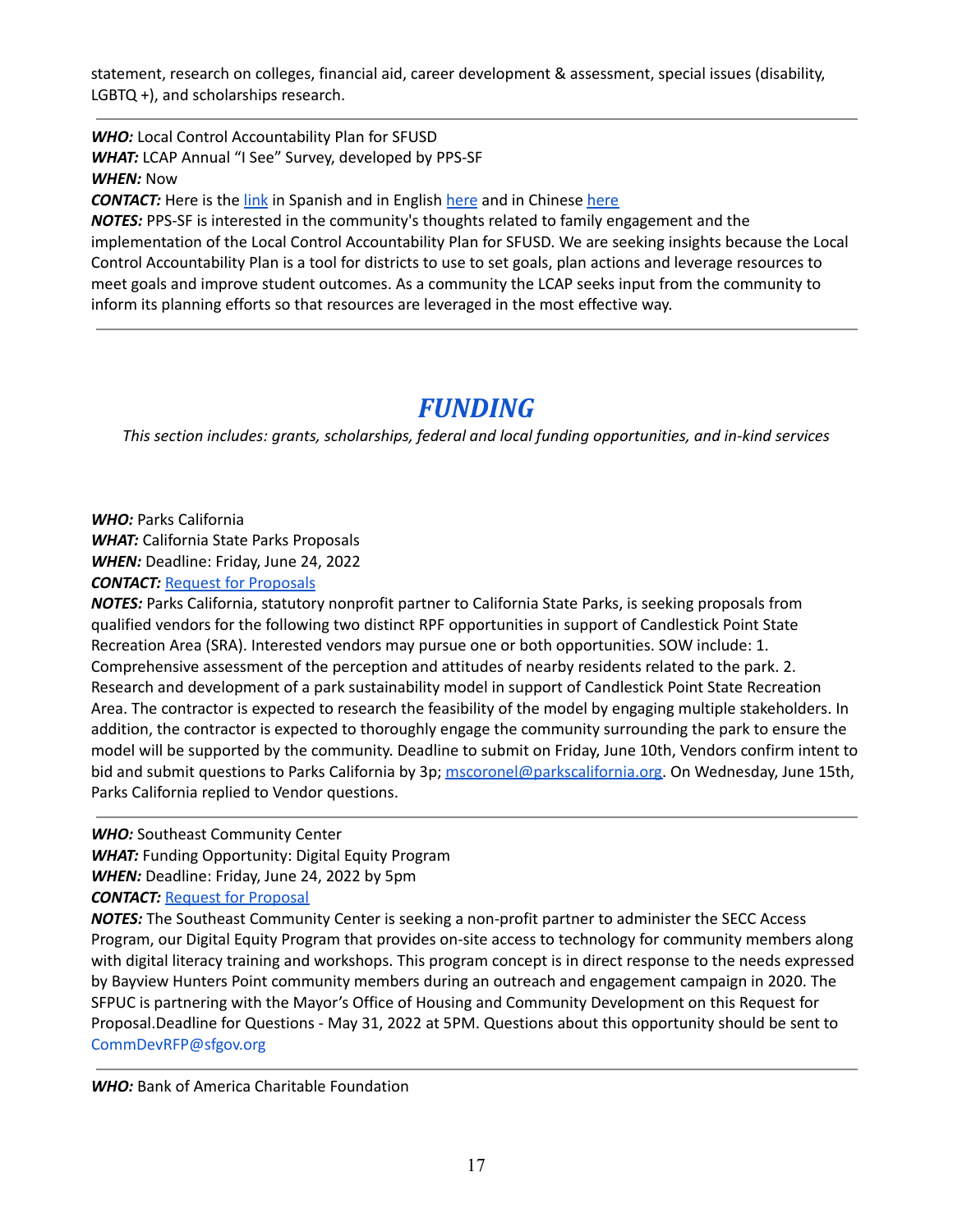*WHAT:* Application for Community Needs *WHEN:* Deadline: Friday, June 24, 2022 *CONTACT:* Link to [complete](https://about.bankofamerica.com/en/making-an-impact/charitable-foundation-funding) RFP

*NOTES:* The Bank of America Charitable [Foundation](https://about.bankofamerica.com/en-us/what-guides-us/find-grants-sponsorships.html) works to develop strong partnerships with nonprofit organizations to address issues fundamental to economic mobility and social progress in low- and moderate-income communities. To that end, the foundation invites proposals that address economic mobility focused on the community's needs, focusing on affordable housing, small business, and neighborhood revitalization. Grant amounts in larger markets will range between \$5,000 and \$50,000. Grant amounts in smaller markets will range from \$2,500 to \$25,000. For more information at Bank of America [Charitable](http://url7886.alerts.foundationcenter.org/ls/click?upn=aI9bK5a2uLwdGqvYC42-2Fu0cpNCAjSv8NLyONA8HUc-2FuSFCk-2BATvjW2NCXrD5Rrx-2Bm0ELGLoElH88aKoRLLoLEp5Gfxk8272kPbk6-2B3d-2FKs6ZEx4EVBMoH1PIPP7YymL-2FnpZ5cCm9FjVPHN3n-2F0esqGZoWXGVhhvnheK6gsvyD-2B3eqslBJDbDfZ3A5o4fyvcbSNm1ywJPkpgGlgNeF6rzc9b93IEpoR9NMpI5-2F-2FL7s5ZlmpqK2cqTa4NXYehq31lPz1d-2FEFvCfOCYSQa9Bb1d-2Fg-3D-3DMWL-_4zFoLFfXj-2BgMoblTrXoTB93r1CQyj2WjmmKHfLJLHCNeB29cM9knKO9qrNSt1-2BVmYuDlwPc5vNtu1NrgqH5M5Xz2-2FR7eZdfiPWGGHRqAGOoZbAXX8iVIA33Nl0lAWwsY4-2FEaGlv-2FgX64ArMRv6MKTRN1s9tYHs8UA858Pe6Mw7BcpZ6ebcMplF1pZwXpcZS5qjfPiB6ZssEo-2FYCdNbkSTMlOiFDOsg-2FVwiZUcbaTp7Z-2FWvZmWl2-2FPOkuuz3K7nvLSX4RVHgv88TibgUoK4Vo0uC5fpC-2B-2FrE0Om3e7xyYIK6g-2BOegu5naKQ3m5H6yREHwEeX1aa19rT0V6VMDK1XPYQ-3D-3D) Foundation invites [applications](http://url7886.alerts.foundationcenter.org/ls/click?upn=aI9bK5a2uLwdGqvYC42-2Fu0cpNCAjSv8NLyONA8HUc-2FuSFCk-2BATvjW2NCXrD5Rrx-2Bm0ELGLoElH88aKoRLLoLEp5Gfxk8272kPbk6-2B3d-2FKs6ZEx4EVBMoH1PIPP7YymL-2FnpZ5cCm9FjVPHN3n-2F0esqGZoWXGVhhvnheK6gsvyD-2B3eqslBJDbDfZ3A5o4fyvcbSNm1ywJPkpgGlgNeF6rzc9b93IEpoR9NMpI5-2F-2FL7s5ZlmpqK2cqTa4NXYehq31lPz1d-2FEFvCfOCYSQa9Bb1d-2Fg-3D-3DMWL-_4zFoLFfXj-2BgMoblTrXoTB93r1CQyj2WjmmKHfLJLHCNeB29cM9knKO9qrNSt1-2BVmYuDlwPc5vNtu1NrgqH5M5Xz2-2FR7eZdfiPWGGHRqAGOoZbAXX8iVIA33Nl0lAWwsY4-2FEaGlv-2FgX64ArMRv6MKTRN1s9tYHs8UA858Pe6Mw7BcpZ6ebcMplF1pZwXpcZS5qjfPiB6ZssEo-2FYCdNbkSTMlOiFDOsg-2FVwiZUcbaTp7Z-2FWvZmWl2-2FPOkuuz3K7nvLSX4RVHgv88TibgUoK4Vo0uC5fpC-2B-2FrE0Om3e7xyYIK6g-2BOegu5naKQ3m5H6yREHwEeX1aa19rT0V6VMDK1XPYQ-3D-3D) for community needs.

*WHO:* Wu Yee - Southeast Early Learning Center *WHAT:* Accepting Scholarship Applications *WHERE:* Center Location - 1550 Evans Street *WHEN:* Deadline: Thursday, June 28th **CONTACT:** Wu Yee Southeast [Application](https://docs.google.com/forms/d/e/1FAIpQLSf_2AcVq3Fl5N_0LfGqA3a77LWKlWoHA8nLjWgcWLcGe2GJqg/viewform)

*NOTES:* Southeast Early Education Scholarships. We are offering 10 scholarships to Children 0-4 years old, African American, and residents in the 94124 area. This opportunity is available from August 2022 - August 2023. The Scholarship will support tuition for the program year 2022-2023. Applications will be selected through a drawing. Selected applicants will be notified by July 15th via email.

*WHO:* Road Runners Club of America *WHAT:* Kids Run the Nation Grants Program *WHEN:* Deadline: Monday, August 1, 2022 *CONTACT:* Link to [complete](https://www.rrca.org/programs/kids-run-the-nation/grant-fund/) RFP

*NOTES:* The goal of the RRCA's **Kids Run the Nation** Grant Fund is to provide financial assistance to running clubs, schools, and community-based nonprofits interested in implementing or currently hosting youth running programs. The RRCA awards these grants on an annual basis through an application and selection process.

*WHO:* Bayview Uncut: Secure the B.A.G.

*WHAT:* Accepting Application for Secure the B.A.G. (Black Arts Grants) *WHERE:* San Francisco *WHEN:* All funded events and performances must be completed by June 30, 2022

*CONTACT:* APPLY [NOW!!!!](https://bvoh.us19.list-manage.com/track/click?u=1daad4a33a741412315ad0463&id=b6ed7e1adc&e=6dc0c21e6f)

*NOTES:* We are now accepting applications for our Secure the B.A.G. Regranting program! Bayview Uncut: Secure the B.A.G. (Black Arts Grants) is a program of the Bayview Opera House in collaboration with the San Francisco African American Arts and Cultural District and is funded by the San Francisco Office of Economic and Workforce Development through the Dreamkeeper Initiative. The purpose of this grant program is to support artists and cultural workers in bringing artistic productions that showcase African American art and culture, to the Bayview Hunters Point and Potrero Hill neighborhoods in San Francisco, and to provide more opportunities for community artists and cultural workers to produce events and perform at the Bayview Opera House Ruth Williams Memorial Theater.

*WHO:* BACR - Social Entrepreneurship Economic Development (SEED) *WHAT:* SEED 2022 Program *WHERE:* San Francisco *WHEN:* Apply Now *CONTACT:* ENGLISH Registration Link: ENGLISH [ENROLLMENT](https://forms.gle/1TDgVdNvCzhCnCSMA) LINK | SPANISH Registration Link: [SPANISH](https://forms.gle/N4LZYfc18NMFeJFo8) [ENROLLMENT](https://forms.gle/N4LZYfc18NMFeJFo8) LINK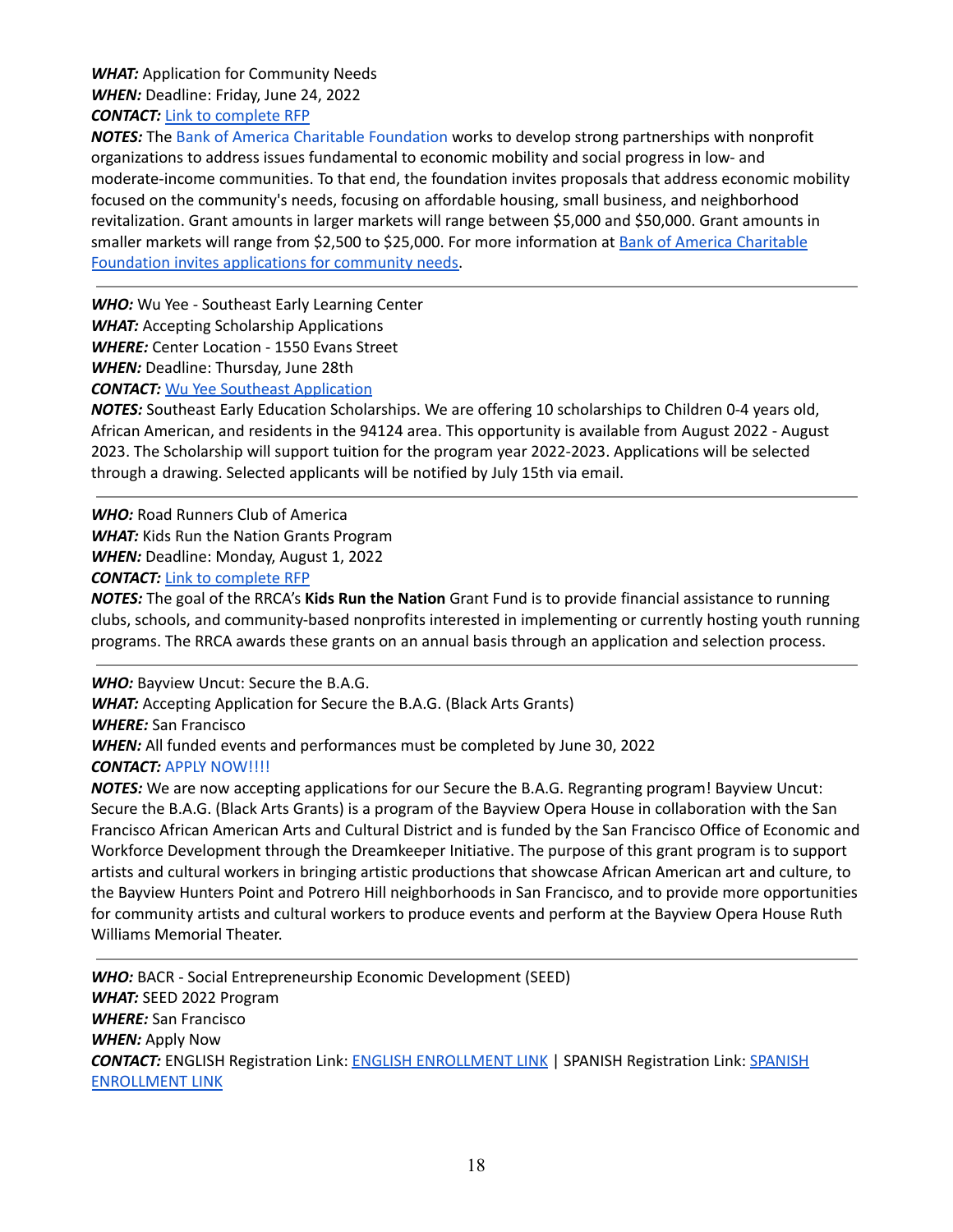*NOTES:* BACR launched the Social Entrepreneurship Economic Development (SEED) Program in May 2021. After a successful year with a total of \$150,000 of SEED funding being awarded to 20+ undocumented entrepreneurs, we have been granted a second round of funding by the State of California to continue the support and training we have been providing for the undocumented community in San Francisco and Oakland. This year we're excited to announce that we are expanding our grant opportunity to residents in Contra Costa! **Overview:** SEED Entrepreneurship is a program that provides business plan development training, entrepreneurial coaching, incubation, and technical support. Participants who complete their business plans and engage in program events will become eligible to apply for a micro-grant ranging from \$2,500-\$7,500 to launch or accelerate their business. Registration and enrollment are year-long! Which means that participants can sign up anytime to be put into a cohort based on their location and desired language. **Requirement:** Undocumented (DACA, TPS, U-Visa, etc.), Identify as Latinx, Ages: 18-30 years old, County Residents of: Alameda, San Francisco, and Contra Costa! Participants can express their interest by filling out this interest form in their desired language! Our team will reach out to them and schedule an enrollment appointment to officially enroll them in the program.

#### *WHO:* NBA Foundation *WHAT:* Grant *WHEN:* Apply Now *CONTACT:* [Apply](https://nbafoundation.fluxx.io/user_sessions/new) Here

*NOTES:* The NBA Foundation is now accepting grant applications for 2022 on a rolling basis. If you feel your organization aligns with the mission of the NBA Foundation, please apply via the steps outlined below. Applications will be reviewed within a few weeks of submission and priority will be given to organizations operating in NBA markets. Grant Requirements: In order to be considered for a grant from the NBA Foundation, your organization must meet the following requirements: Qualify as a registered 501(c)3 tax organization or a T3010 if operating in Canada, Focus on promoting school-to-career employment opportunities that target Black youth ages 14-24 years old, Serve a minimum of 25 youth annually across your programs. In general, and except in specific circumstances, the NBA Foundation does not fund: Direction donations or grants to individuals, Individual scholarships or sponsorships, Projects or programs primarily focused on serving adults over the age of 25, Political campaigns and lobbying efforts, After school or Pre-K programs, Hospital. Once you submit your application, you will receive a confirmation email and the NBA Foundation will be in touch with any updates to your application.

# *CALENDAR SUBMISSION INSTRUCTIONS*

*To submit entries for the weekly community calendar please use the following format:*

*WHO:* (organization or agency) *WHAT:* (job title, event name, offering) *WHERE:* (location) *WHEN:* (application deadline, event date) *CONTACT:* (website, contact person, phone, email) *NOTES:* (brief description, no more than 5 sentences)

*All entries are due on Wednesday by 2pm for the Thursday publication.* Please e-mail entries to [kayla@bayviewmagic.org](mailto:kayla@bayviewmagic.org) Feel free to cut, copy and paste the format above into an e-mail body. For more information or if you have any questions, please call 415-642-8017. Thank you.